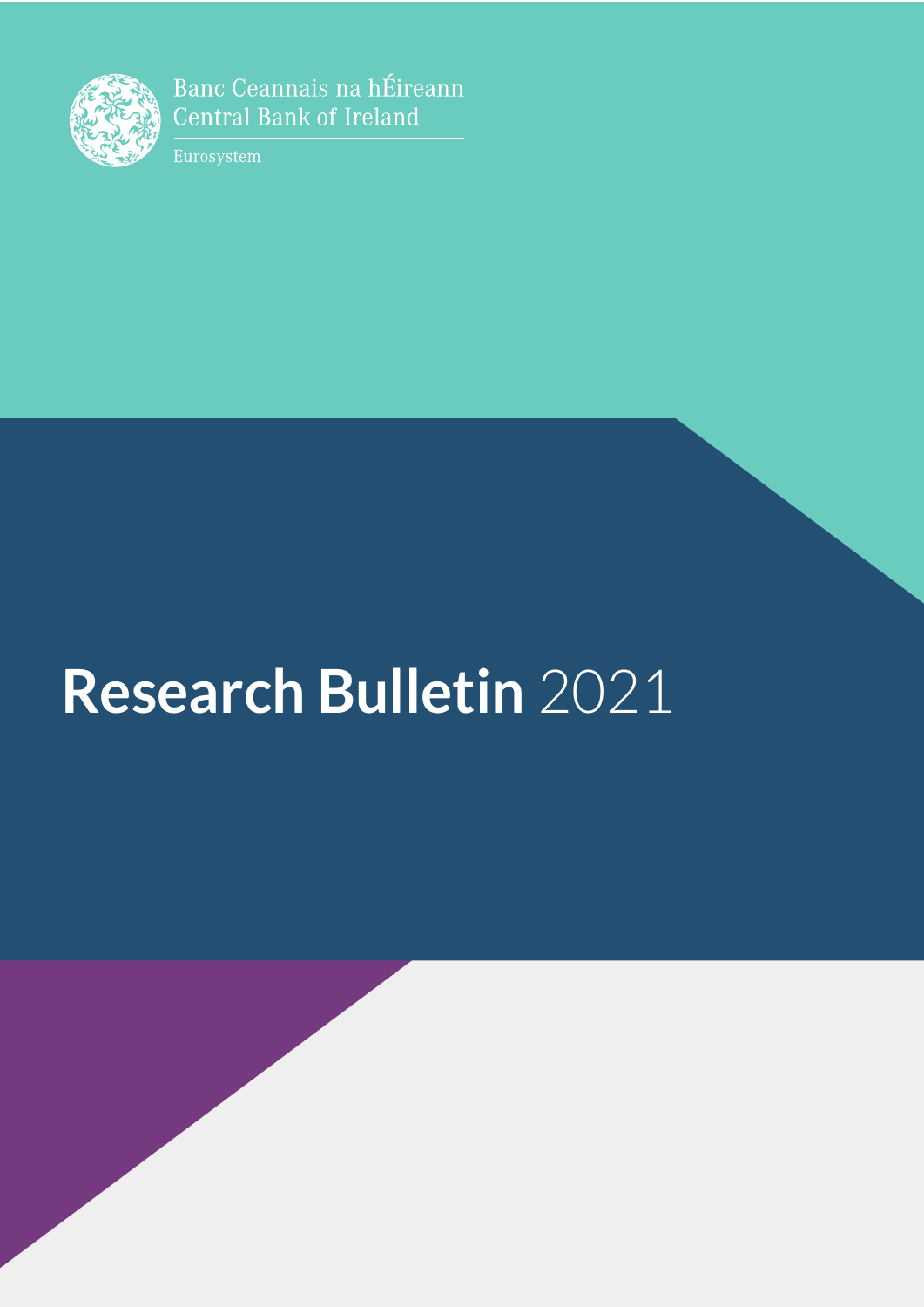# **Contents**

| <b>Introduction</b>                                                                                                | $\overline{2}$ |
|--------------------------------------------------------------------------------------------------------------------|----------------|
| <b>Technical Paper Summaries</b>                                                                                   | 4              |
| <b>Economic Letters</b>                                                                                            | 15             |
| <b>Financial Stability Notes</b>                                                                                   | 16             |
| <b>Behind the Data</b>                                                                                             |                |
| <b>Visiting Speakers</b>                                                                                           | 18             |
| <b>External Publications</b><br>Forthcoming the contract of the contract of the contract of the contract of the 20 | -20            |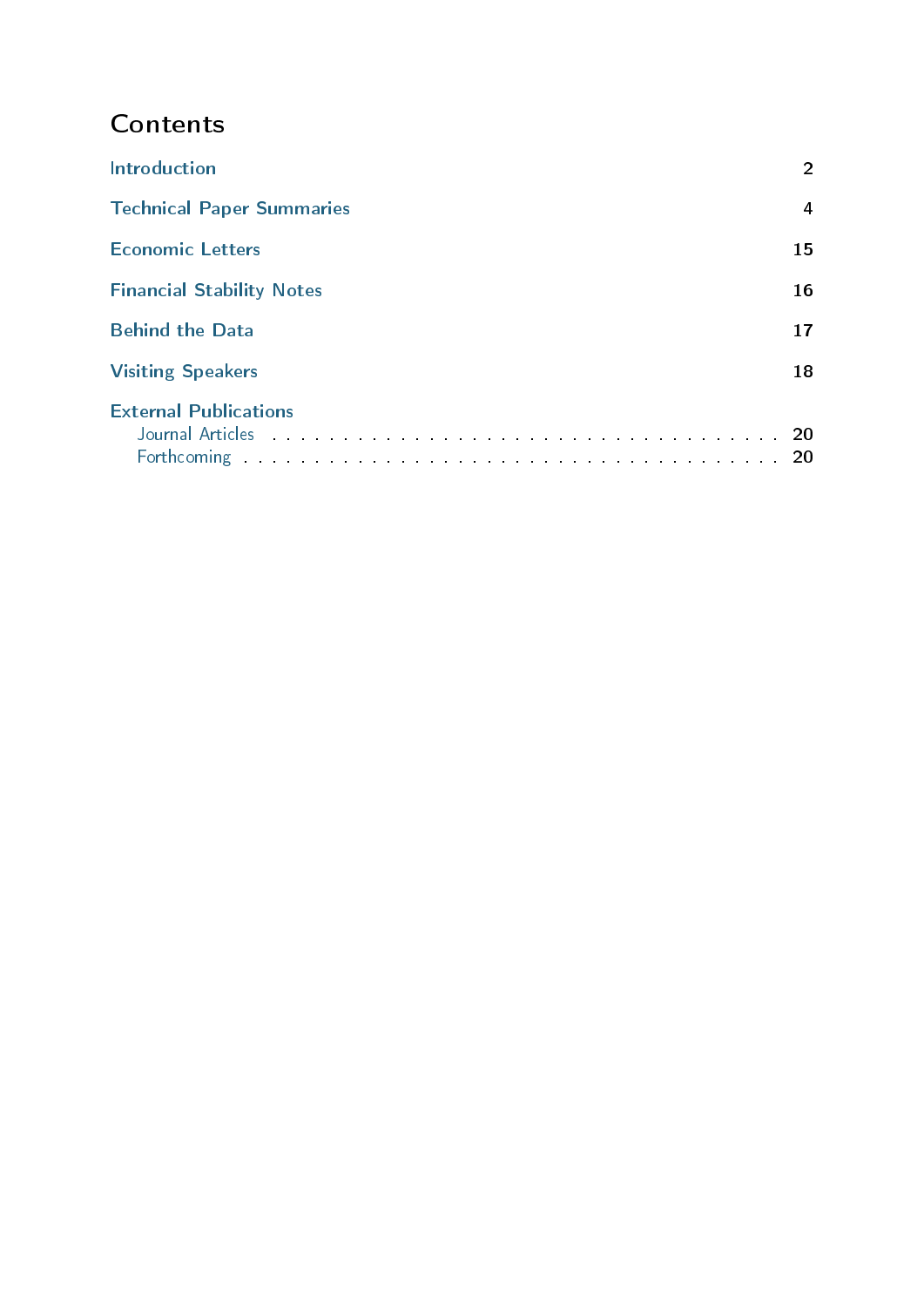## Introduction

The Central Bank of Ireland has a statutory mandate to provide "analysis and comment to support national economic policy development." Pursuant to this mandate, the Central Bank provides high quality independent economic advice and financial statistics that can be used in evidence based policy making. The Central Bank aims to ensure that its economic advice is forward looking and independent and that statistics are robust and relevant. To achieve this, the Central Bank undertakes data collection, provision of statistics, economic analysis and research designed to inform economic policy making domestically and at the euro area level. The analytical and statistical outputs are disseminated through a suite of publications, seminars and through ongoing interactions with government departments, academia and commentators.

This is the 15th edition of the Economic Research Bulletin of the Central Bank of Ireland and its aim is to highlight economic research and associated activities conducted by Bank staff during 2021. Analytical work at the Bank in 2021 has continued to be influenced by the ongoing global Covid-19 pandemic with work focusing on issues germane to its effects on the domestic and global economies as well as its implications for fiscal, monetary and financial stability policies and such analysis aims to support policy makers in making evidence based decisions.

Both our Economic Letters and Financial Stability Notes Series' are aimed at a general readership and seek to provide economic analysis and insight into policy related issues, data or new indicators developed in a concise fashion. The latter series examines issues germane to nancial stability such as the macroprudential tools, arrears, and shadow banking issues while the former series focuses more on real economy, credit and monetary policy issues.

There were 7 Economic Letters released in 2021 and a full listing is included in this Bulletin while the actual [Letters](https://www.centralbank.ie/publication/economic-letters) are available for download. Some of the topics examined include issues pertinent to the Covid-19 pandemic including its impact on household income, savings and balance sheets. Other subjects analysed include recent developments in inflation, credit market conditions for households and SMEs, medium term risks to the public finances and the contrasting relative position of Ireland to its peers if one measures welfare in terms of consumption rather than GDP.

There were 12 Financial Stability Notes published on a range of topics including property funds in the domestic commercial real estate, growth at risk as a tool in financial stability, crossborder linkages between bank and non-bank financial institutions, the macroeconomic channels of macroprudential rules, mortgage breaks and arrears, market liquidity risk for investment funds and the cost of housing and indebtness across Europe amongst others. Pandemic related issues examined include mortgage debt and real estate finance developments. All of these notes are available for download [here.](https://www.centralbank.ie/publication/financial-stability-notes)

In addition, a number of signed articles featuring economic and statistical analysis were published in the Quarterly Bulletin throughout the year. These can be accessed from our website [here.](https://www.centralbank.ie/publication/quarterly-bulletins/quarterly-bulletins-list) The Bank also publishes a number of notes on data and statistics related issues via the [Behind the Data](https://www.centralbank.ie/statistics/statistical-publications/behind-the-data) series which seeks to examine in greater depth data released by the Bank. There were 7 Behind the Data releases covering topics such as mortgage repayment breaks, pensions, the role of non-bank institutions in lending to SMEs, green bonds and forbearance on mortgages during Covid-19.

Our Research Technical Paper Series seeks to publish original high quality research that is academically rigorous and is suitable for publication in well regarded external peer reviewed economic and finance journals. 9 Research Technical Papers were released in 2021. The nontechnical summaries for each of these papers are included in this bulletin while the full papers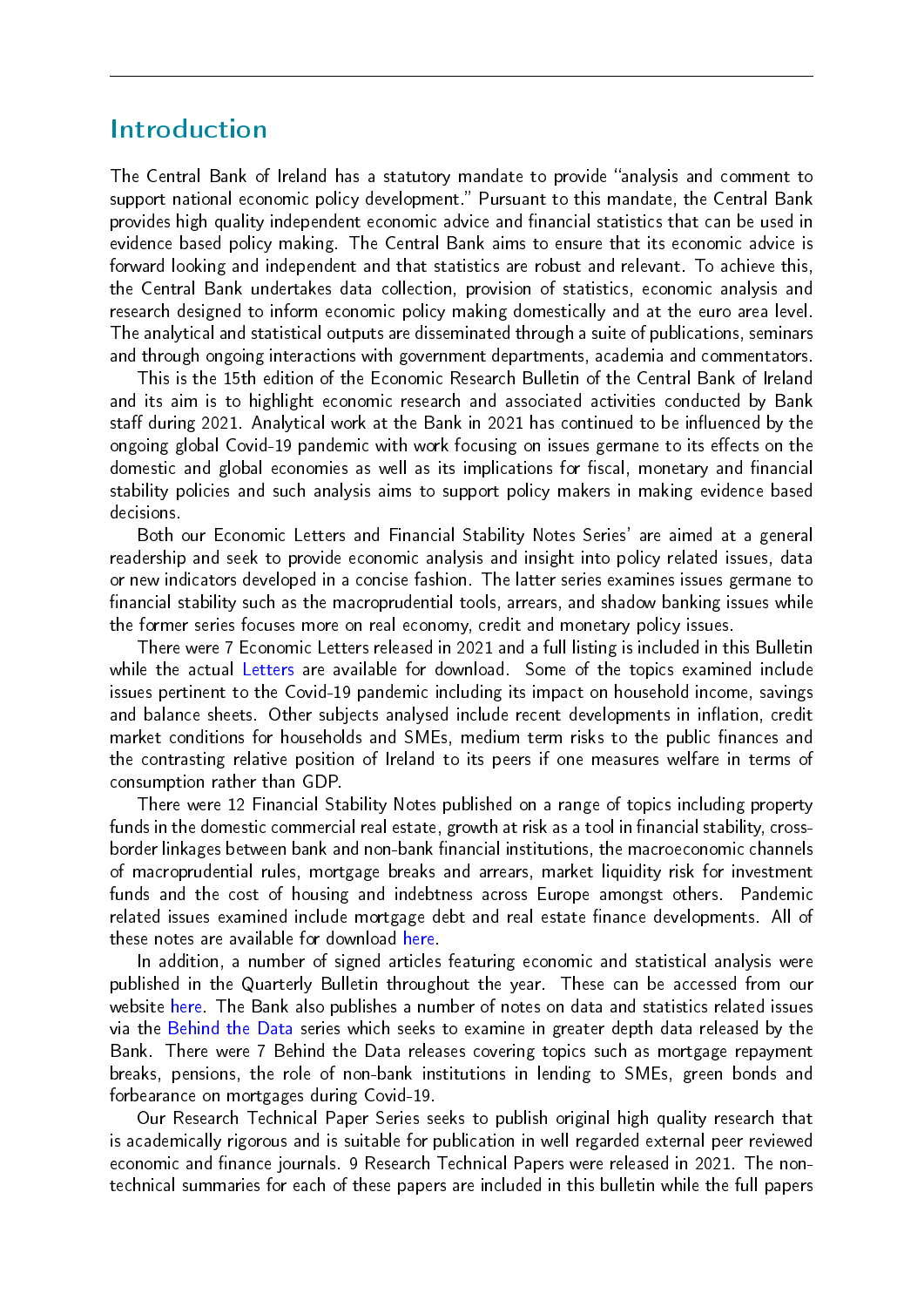are available for download from [the Central Bank website.](https://www.centralbank.ie/publication/research-technical-papers) Some of the recent topics explored include: examining the impact of unconventional monetary policy on macroeconomy, how ECB press conferences affect financial markets, the influence of the pandemic and associated policy response on SME solvency, the impact of global and domestic factors on inflation, how debt relief affected the Irish banking sector, a new measure of Irish financial market stress and its effect on the macroeconomy and how the level of debt affects consumption.

Also included in this edition are recent and forthcoming publications by Bank staff in peer reviewed academic journals. A number of papers this year have been published or accepted for publication in very prestigious international journals including The Journal of Finance; Review of Economic Studies; Journal of Financial Economics and the Journal of Credit, Money and Banking. The Bank's visiting speaker programme fosters engagement and the sharing of knowledge between staff and a diverse range of researchers and policy makers in other domestic and international institutions. A full listing of the speakers who presented last year is provided on Page 19 of this Bulletin. Central Bank staff have also presented externally at a number of domestic and international conferences and institutions including: International Association for Applied Econometrics; European Economic Association; Money Macro & Finance; International Conference of the Financial Engineering and Banking Society; Irish Economic Association, Royal Economic Society; Swiss Society of Economics and Statistics; International Banking, Economics & Finance Association; International Conference on Macroeconomic Analysis and International Finance; Society for Computational Economics; RCEA Money, Macro, Finance and Time Series Conference amongst others.

The Bank hosted a research workshop entitled Borrower Finances, Financial Stability Assessment and Macroprudential Policies on the 18th and 19th of February. The workshop included papers from ten global experts from central banking and academia, and focussed on the nances of household, SME and corporate borrowers, and their importance in macroprudential policy and financial stability assessment. The workshop included some early insights on the experiences of borrowers during the Covid-19 pandemic.

Covid-19 has highlighted the importance of timely, granular and multi-disciplinary statistics to support economic analysis and policy decision making. The Statistics Division held a workshop entitled [The Importance of Data: Statistics During the Pandemic and Beyond](https://www.centralbank.ie/events/event-detail/2021/10/07/default-calendar/webinar-the-importance-of-data-statistics-during-the-pandemic-and-beyond) which highlighted innovations in terms of the breadth and timeliness of data collected and analysed. It also examined future challenges in data collection and analysis in an increasingly digitised economy and with greater emphasis placed on the collection of climate related data.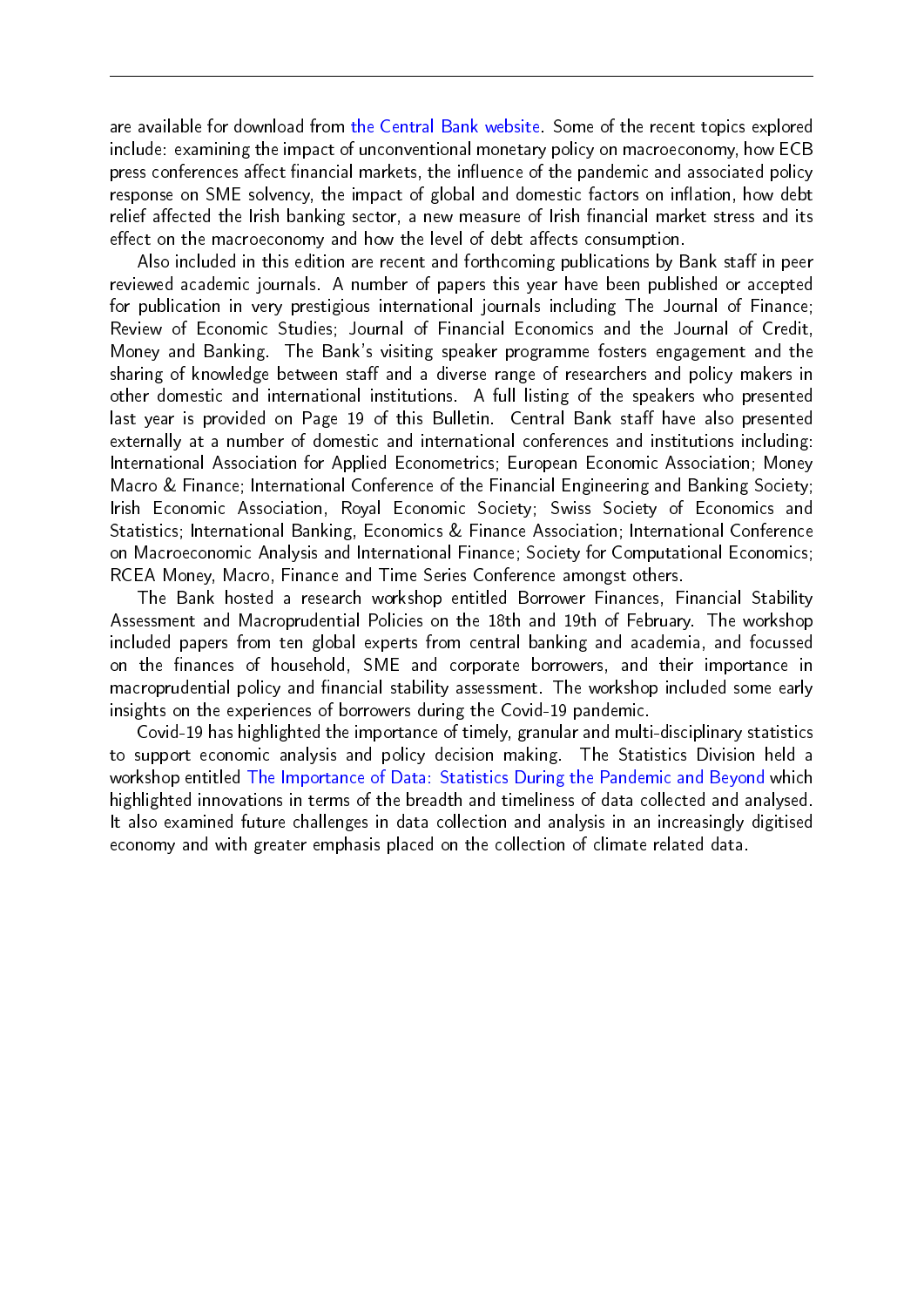#### Non-Technical Summaries of Research Technical Papers 2021

01/RT/21: The Economic Impact of Yield Curve Compression: Evidence from Euro Area Forward Guidance and Unconventional Monetary Policy

#### Robert Goodhead

Prior to the financial crisis of 2008, the  $ECB$  aimed to control inflation by changing its policy rates, which fed through to market short-term rates, as well as longer-term rates. However, in the period since the financial crisis of 2008, the ECB has been unable to rely on conventional tools alone to stimulate the macro-economy, since there is a limit to how far its policy rates can be lowered below zero. This is why the ECB turned to unconventional monetary policies, with two key examples being asset purchase programmes, and forward guidance. The underlying logic of both policies is that, when a central bank can no longer lower short-term rates, it can still affect medium-term and long-term rates, i.e. it can still affect the yield curve (the relation between interest rates and the maturity of an asset). Lower long-term rates should stimulate the macro-economy. Asset purchase programmes achieve lower rates by driving up the price of certain assets, lowering their yields.

Forward guidance programmes lower medium-term interest rates when central banks communicate that interest rates will remain low for periods of time. It is of great importance for central banks to understand the impact of such policies on financial, and especially macro-economic variables. Accurate estimates of the effects of unconventional monetary policies are essential for their successful implementation. Given the complexity of the channels by which unconventional monetary policies operate, it is important to use frameworks that allow for the operation of these channels.

It is also of great interest to policymakers to know whether different unconventional policies were useful at different times in the post-crisis period, and whether their efficacy has risen or decreased. There has been a great deal of structural change in the wake of the financial crisis, as well as periods of heightened volatility. This study applies an empirical framework designed to also allow estimates to vary with time, while also incorporating information from a number of different channels.

This study applies a novel decomposition of high-frequency asset price responses to ECB monetary policy statements. The decomposition is designed to separate between yield curve compression (induced by asset purchase programmes, or by other policies), forward guidance (including communication regarding future interest rates prior to the explicit adoption of forward guidance in July 2013), and other forms of information surprises (potentially regarding macro-economic forecasts). Restrictions (informed by theory) are placed on interest rates, the yield curve, and equities to achieve this. The study also develops a time-varying parameter macro-econometric model which can incorporate information from these high-frequency responses to statements, and trace out their effects on financial and macro-economic variables. The model differs from existing approaches insofar that it includes an expanded number of variables, and also allows estimates to vary with time. To do this I incorporate recent advances in the estimation of time-varying parameter models (I employ non-parametric methods).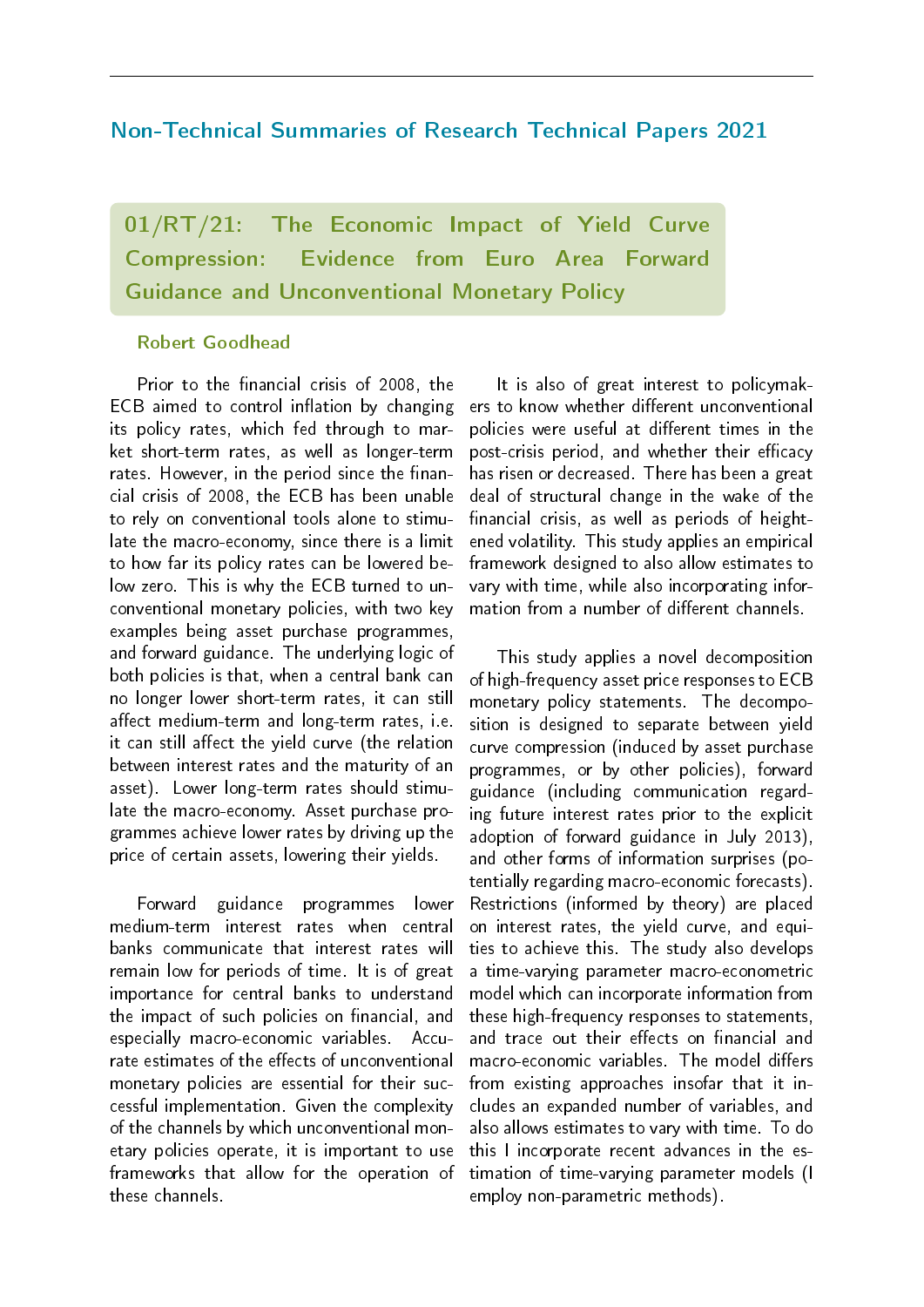The study first estimates a general model, where estimates do not vary with time, for the sample period 2002-2019. Forward guidance and yield curve compression surprises stimulate macro-economic activity and raise prices. Yield curve compression in fact leads to a greater effect on macro-variables than forward guidance, with a potential explanation being that spread compression surprises lead to a persistent flattening of the yield curve, and a persistent fall in corporate spreads. Yield curve compression also induces a strong depreciation in the exchange rate. The time-varying model allows one to examine how these results vary over the sample period. Before the explicit forward guidance policy of the ECB in July 2013, markets were able to update their views of future interest rate changes in response to ECB statements, however results indicate that such surprises did not greatly

affect inflation. This would reflect a narrative whereby the ECB was able to rely on conventional rate changes to control inflation in the pre-crisis period, though conventional policies are not quantified in this framework. In the post-European sovereign debt crisis period, however, forward guidance surprises have a particularly strong effect on inflation. Yield curve compression surprises raise inflation during the period of the asset purchase programme of the ECB, though there is some evidence of transmission in the period prior to this also. The effectiveness of these policies during this period is closely linked to their effects on the labour market (reducing unemployment). Some evidence of a breakdown in transmission of unconventional monetary policy measures to macro-economic variables in the financial crisis period of 2008-09 is also uncovered..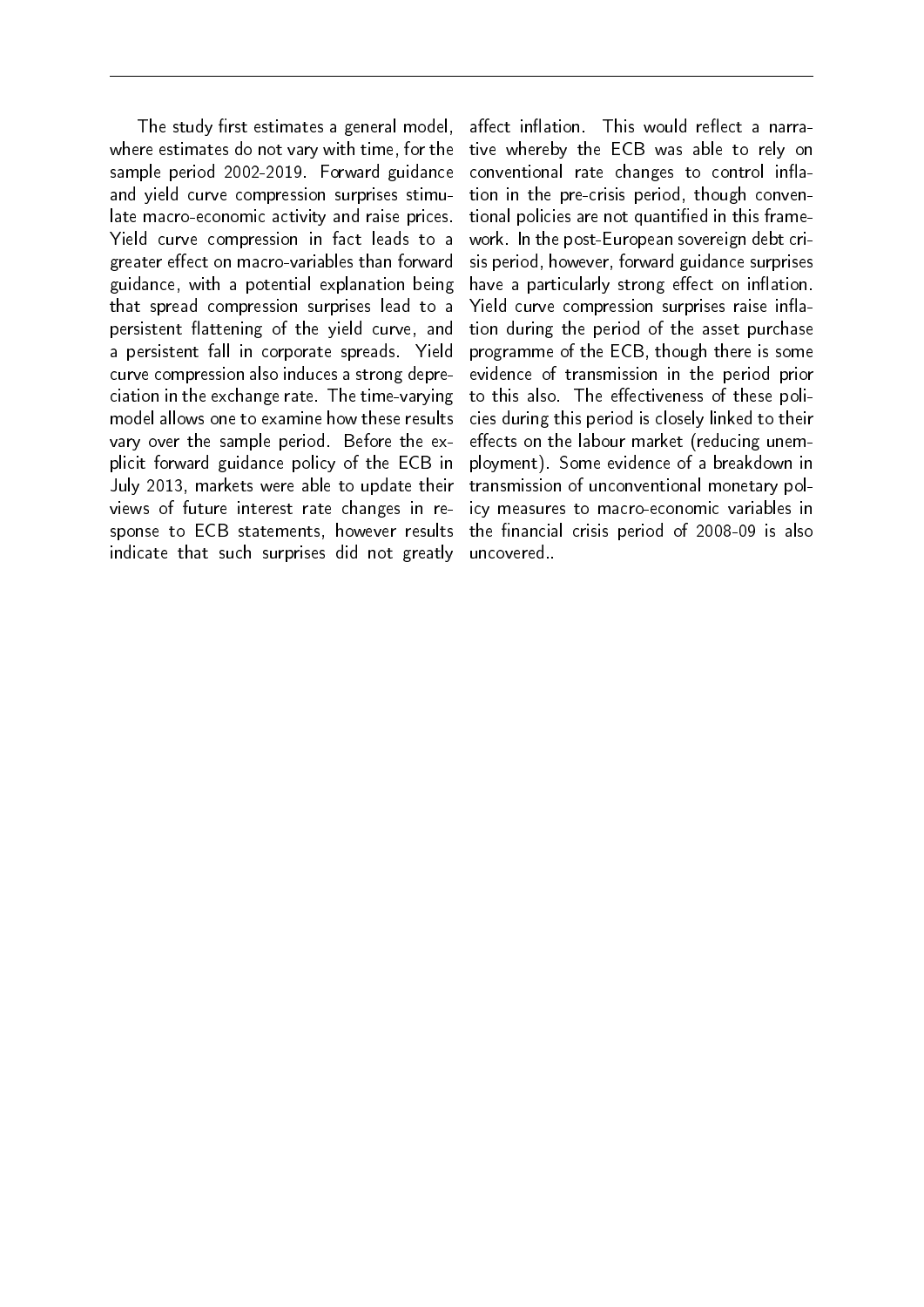## 02/RT/21: Simulating Business Failures Through the Liquidity and Solvency Channels: A Framework with Applications to Covid-19

#### Fergal McCann & Fang Yao

Small and medium enterprises (SMEs) play a key role in the Irish economy, accounting for two thirds of private sector employment. During the COVID-19 crisis, large cohorts of the SME population have been severely affected by public health measures imposed by the government to contain the spread of the virus. To mitigate the adverse economic impact of the pandemic shock, the Irish government has implemented a range of policy supports, aiming to inject liquidity directly to SMEs during the lockdown period, supporting the payment of wages and other outgoings. Given the rapid development of the crisis and difficulty of gathering timely data on small businesses, it is important to develop a modelling approach to fill the gap between data that arrives with lags and real-time policy questions.

This paper showcases a simulation-based model that can assist real-time policy-making. We present an application of this model to the COVID-19 crisis in Ireland. We use the model to gauge the impact of the pandemic on the financial distress (FD) rate of SMEs and to provide timely assessments of the effectiveness of government policy support. The model uses firm level data from the pre-crisis period, combined with a range of survey data sources and macroeconomic projections to map the economic effect of the pandemic in 2020 and 2021 onto a representative sample of SME balance sheets from 2018-19.

Our simulation model reveals that, firstly, policy support packages that are calibrated to match the size ( $\epsilon$ 7.5bn of non-payroll support) and mix (between debt, grants, and wage subsidies) introduced in Ireland up to September 2020 reduce the FD rate from 19 to 16 per cent, and have larger effects in reducing the debt-weighted FD rate from 26 to 14 per cent. While important, these effects still leave

firms with financial distress, and suggest that despite the commitments of the exchequer to support business, forbearance and restructuring policies will be crucial in ensuring the system can absorb the shock over the medium term.

Secondly, our results also highlight the importance of policy targeting, which can have significantly greater effectiveness in reducing FD, per euro spent: a hypothetical scheme that has perfect information on firm losses can, by selecting first those SMEs closest to avoiding financial distress, reduce the FD rate from 19 to 7 per cent for an outlay of  $\epsilon$ 7.5bn, compared to the reduction from 19 to 16 per cent when calibrating 2020 policy. This hypothetical targeting regime is not modelled as a policy recommendation, but rather to give a useful benchmark against which to compare the size of policy effects estimated in our model. The illustration makes clear that, where achievable, targeting support towards firms with smaller losses can lead to substantial reductions in FD rates. In practice, policymakers face a much wider set of decisionmaking criteria, including regional, sectoral, and long-term considerations.

Our final analysis examines debt-related financial distress up to 2021 H1. In these simulations, we consider both the liquidity-based measure of financial distress used in the aforementioned modelling of the 2020 situation, and indicators related to debt servicing and leverage. We find that the level of financial distress would be higher in 2021 H1 under a system of debt-based versus grant-based support, and that the increased distress rate under a debt-based regime is driven by the higher rate of firms falling into difficulty due to leverage or interest payment difficulties. This result highlights the risks that come with debt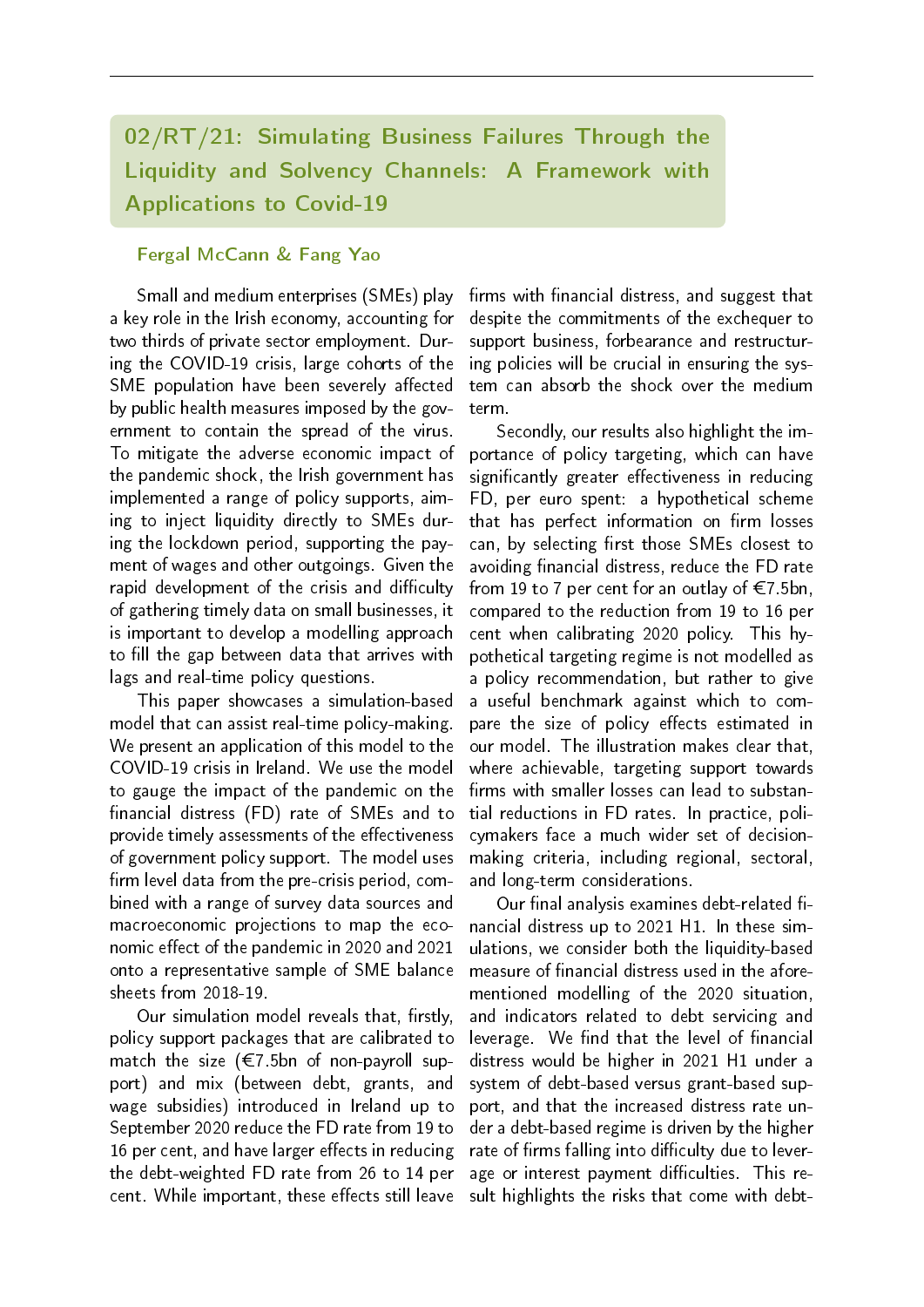based supports, even when the credit risk fac- ing lenders is partly guaranteed by the exche-

quer.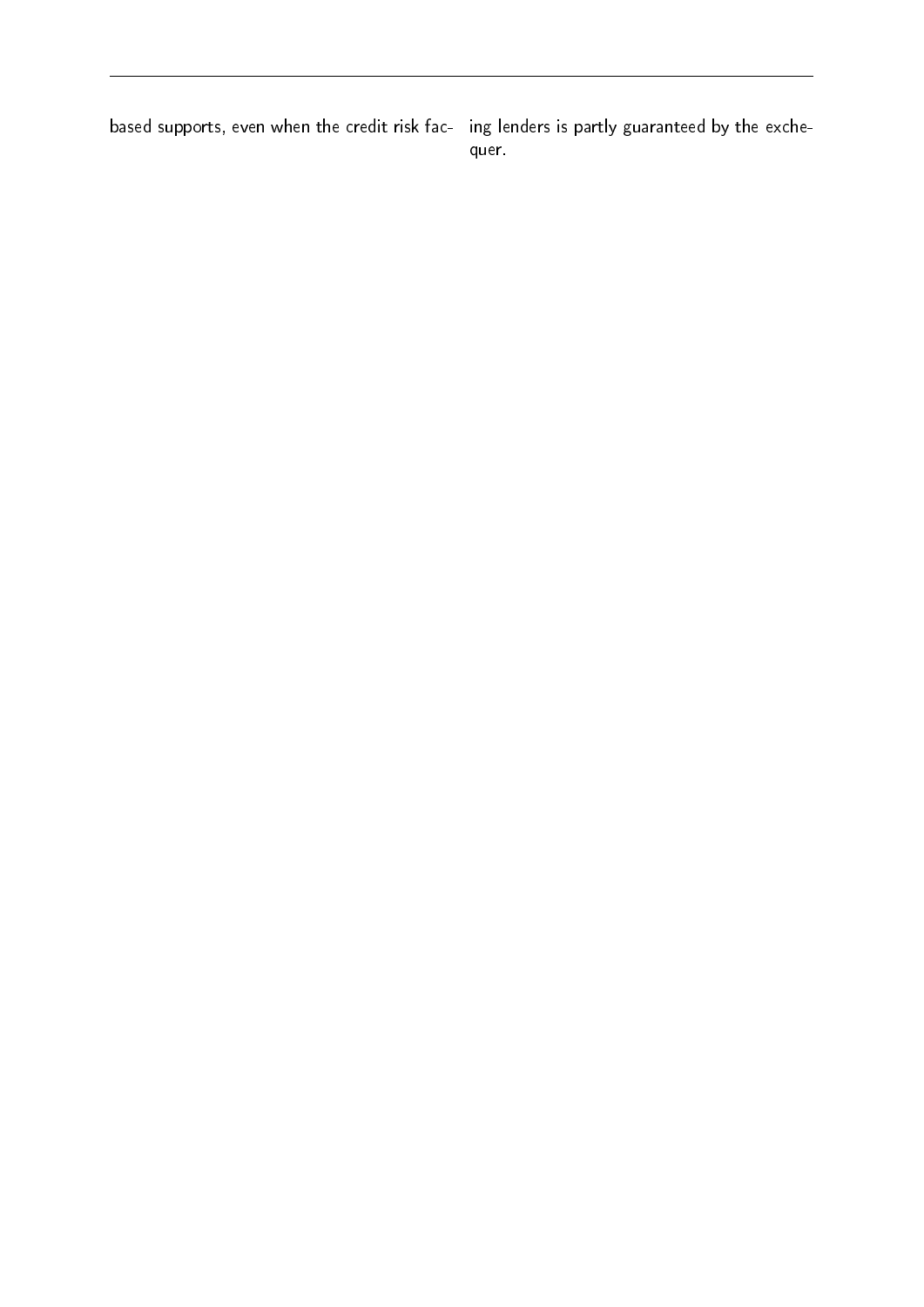## 03/RT/21: New Survey Evidence on COVID-19 and Irish SMEs: Measuring the Impact and Policy Response

#### Janez Kren, Martina Lawless, Fergal McCann, John McQuinn & Conor O'Toole

The impact of the COVID-19 pandemic on the Irish SME sector has been profound, with many businesses in sectors requiring face-toface customer contact having been closed during three separate periods of public health restrictions at the time of writing. At the same time, the pandemic has not yet been characterised by widespread company failure, owing to the unprecedented level of direct fiscal support and creditor forbearance that is in the system. Given that SMEs account for two thirds of private sector employment, the fate of this group of companies as the pandemic evolves will have substantial economic, social and distributional implications.

In this paper we present a range of new statistics on the impact of the pandemic on Irish SMEs using rich survey data collected in 2020Q3, representative of the SME population, that was designed to specifically deepen our understanding in issues such as revenue shocks, cost adjustment, profit margins, and the take-up of government support. This research fills a number of important data gaps around the extent of lossmaking across the SME population, the ability of companies to adjust their cost base, the variation across company types in the take-up of policy supports, and the potential viability of businesses.

A number of key and novel findings emerge from our research. The median fall in turnover was 25 per cent and over 70 per cent of firms experienced some fall in turnover. The impact of the shock appears uncorrelated with past firm performance which highlights its exogenous nature. Expenditure fell by 8.5 per cent on average with 40 per cent of firms cutting spending. Losses were incurred in over 30 per cent of enterprises with a further 30 per cent only breaking even. We find that about 61 per cent of SMEs received wage subsidies, 20 per cent of firms used tax warehousing while fewer than 6 per cent of firms used lending initiatives. Firms with the largest fall in turnover are more likely to access policy support.

From a policy perspective, a number of lessons are pertinent. On revenues, our findings suggest that, despite strong export, multinational and GDP performance in 2020, the COVID-19 pandemic has had an effect in all pockets of the SME sector. On costs, the results suggest that, even though high variable cost shares and accommodative fiscal policies have allowed for a substantial cost-reducing response, this has nonetheless not been sufficient to fully offset the effect of the pandemic on profit margins.

We provide initial evidence on a key policy question for 2021 and beyond: among struggling SMEs (those making a loss or breaking even in 2020), which firms will be viable and are more efficiently restructured than liguidated? While there will be case-specific issues for every SME, one empirical way to guide the policy discussion is to compare the 2019 pre-pandemic profit margin experience to that in 2020. We show that there are 5.4 per cent of SMEs that were loss-making in 2019 and were struggling in 2020; there are a further 19 per cent struggling in 2020 who were merely breaking even in 2019.

These two groups appear at first glance to be more vulnerable to liquidation as the pandemic evolves and insolvency criteria begin to normalize. By contrast, there are a further 42 per cent of SMEs that were profitable in 2019. and struggling in 2020, who should, all other things equal, have better prospects of trading back to viability at the point that an economic reopening has occurred. Taken in the round, our research can act to inform those setting policy around the vulnerabilities lying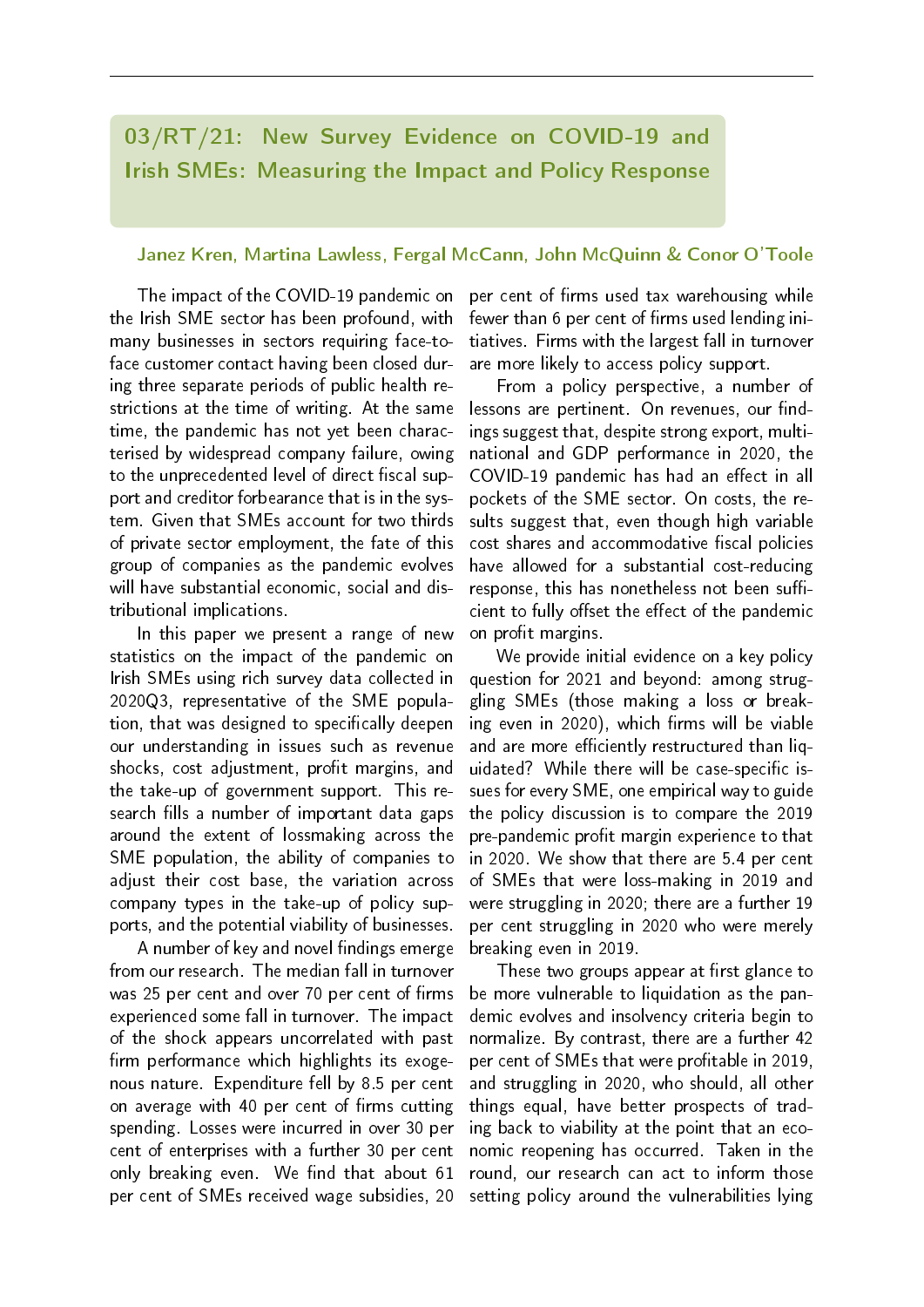within the SME sector in 2021. The sheer scale of loss-making in the SME population, the adjustability of various cost items, the relationship between prepandemic profitability and current experience, and the variation in sup-

port take-up will all be of relevance to debates around insolvency normalization, policy support tapering, and SME viability that are likely to continue well beyond the end of this year.

04/RT/21: The Financial Market Impact of ECB Monetary Policy Press Conferences - A Text Based Approach

#### Conor Parle

The impact of central bank communication on financial markets has been a topic of increasing importance over the last number of years. From a monetary policy perspective, communication can be used to signal information about the future intended stance of monetary policy, but also to reveal information about the central bank's perspective about current economic developments.

This paper focuses on the ECB's monetary policy press conferences and the impact that communication during these can have on stock market indices. I create two measures of the "monetary policy tilt" of the ECB using text based methods examining the content of the press conferences. These indices, that I denote the "Hawk-Dove Indices" take on more positive (negative) values when the ECB is communicating a more "hawkish" ("dovish") stance regarding its macroeconomic beliefs. A hawkish (dovish) stance is consistent with beliefs that inflation and economic growth are likely to increase (decrease) and thus are consistent with a higher likelihood of a monetary policy tightening (loosening). I connect these measures to the ever growing literature on the information channel of monetary policy.

A number of papers to date have explored the existence of an "information effect" arising from policy announcements, whereby finan-

cial markets and forecasts update in response to a monetary policy announcement. From a stock market perspective, the announcement of a monetary policy tightening or an implied increased likelihood of such a tightening can have two offsetting effects. An implied increase in discount rates should put downward pressure on stock prices, while the complementary positive news regarding the state of the economy should put upward pressure on stock prices through higher expected dividends.

I exploit the fact that the ECB's monetary policy press conference takes place in a separate window forty-five minutes after the announcement of changes in monetary policy to exploit a pure communication effect using the two Hawk-Dove Indices. I examine the changes in stock prices in the narrow window before and after the press conference and show that movements are positively related to the Hawk-Dove Indices, suggesting the dividend channel is the more dominant effect. Moreover, no direct effect on OIS vields is discovered, lending further credence to the dominance of the dividend channel over the discount rate channel. Such effects are stronger prior to the introduction of explicit forward guidance by the ECB, suggesting that certainty surrounding policies may decrease the impact of such information effects.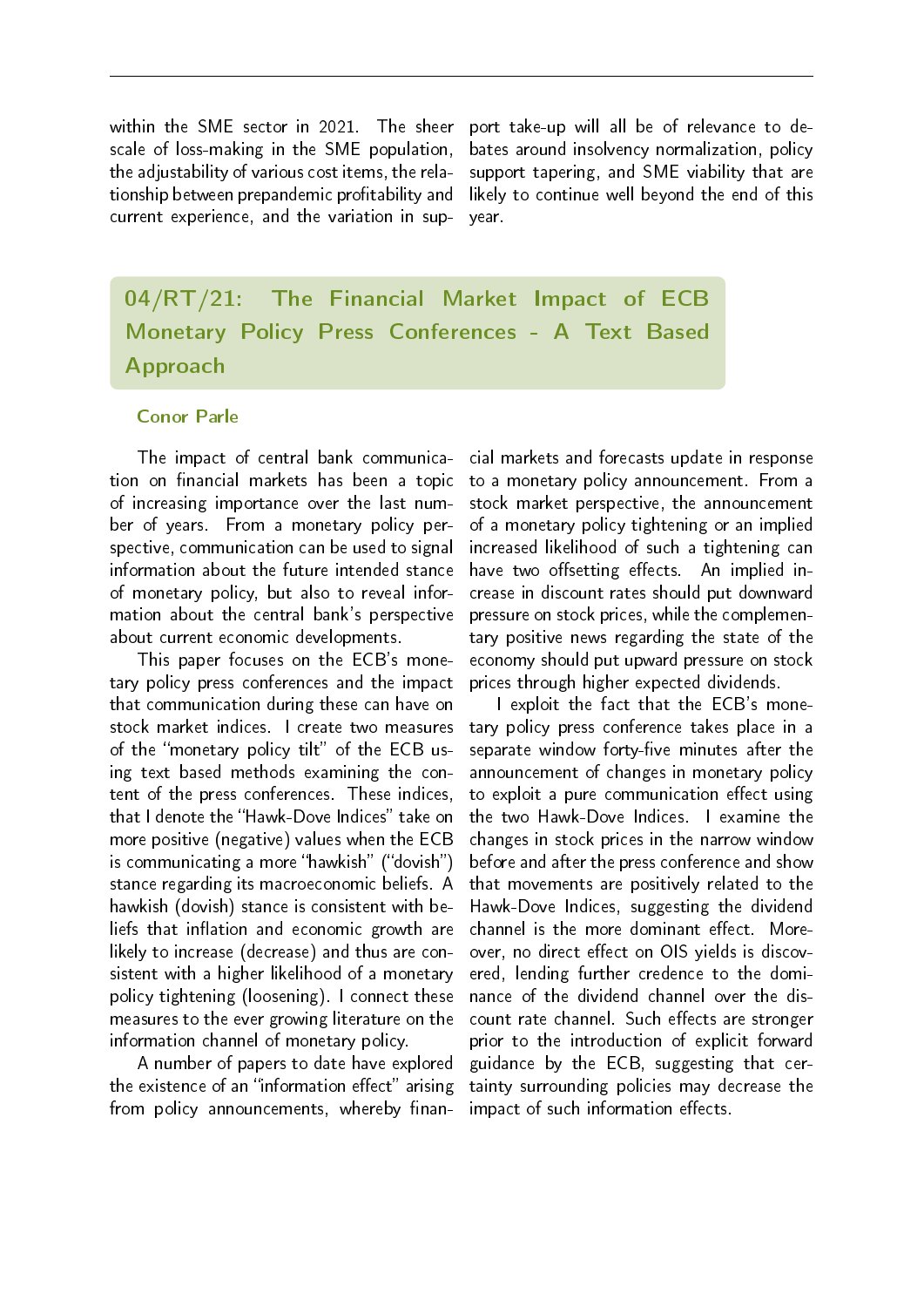## $05/RT/21$ : Expectations, Unemployment and Inflation: an Empirical Investigation

#### Vahagn Galstyan

The Phillips curve is widely used in policy circles for economic analysis and policy formulation. It relates headline inflation to a measure of economic slack, captured by the output or unemployment gap, as well as expectations and cost-push shocks. Conceptually, this implies that after the Global Financial Crisis (GFC) the decline in unemployment should have been associated with a pick-up of inflation. However, despite substantial gains in employment in advanced economies, inflation still remains subdued. Quoting Blanchard et al. (2015), "...the lack of a reliable relation between inflation and activity ... would require a major rethinking of the inflation targeting architecture.

Building on the existing literature, in this paper I revisit the empirical relation between inflation and unemployment. The main frame of differentiation from previous applied work that addresses a similar question is the application of a panel state-space model followed by threshold regressions for the understanding of the inflation process over the past 25 years. In terms of results, I find a role for both domestic factors and global factors in shaping inflation dynamics. In particular, the domestic rate of unemployment accounts for around 11 percent of variation in headline inflation, after controlling for the global factor.

This global factor, on the other hand, is the largest contributor to the variation in headline inflation. This is unsurprising, given that the latter is well explained by highly volatile commodity prices. In addition, global trade integration shows a negative and statistically signicant association with the global inflation process. This finding is important as it suggest that higher level of protectionism will tend to raise inflation in the medium run. Additionally, I find no evidence that the global slack has a statistically significant effect on inflation

I also find that the elasticity of inflation is state dependent, with evidence pointing to a higher sensitivity of inflation to unemployment in high-inflation and/or low unemployment regimes. This finding is consistent with less frequent price adjustments of firms in low-inflation and high-unemployment environments. From the policy perspective, my findings suggests that as inflation and inflationary expectations pick up, the effect that domestic slack has on domestic inflation will strengthen.

06/RT/21: Delivering Debt Relief Through the Banking Sector: Lessons from the Irish Mortgage Market

#### Claire Labonne, Fergal McCann & Terry O'Malley

How do banks respond when given discretion on how to implement a modification program that may have wider socioeconomic implications? Does their response align with profit maximising behaviour, and might this

diverge from the will of policymakers? The Irish policy response to the  $2008$  global financial crisis offers an ideal setting to study these questions. The crisis caused widespread payment distress among owner-occupier mort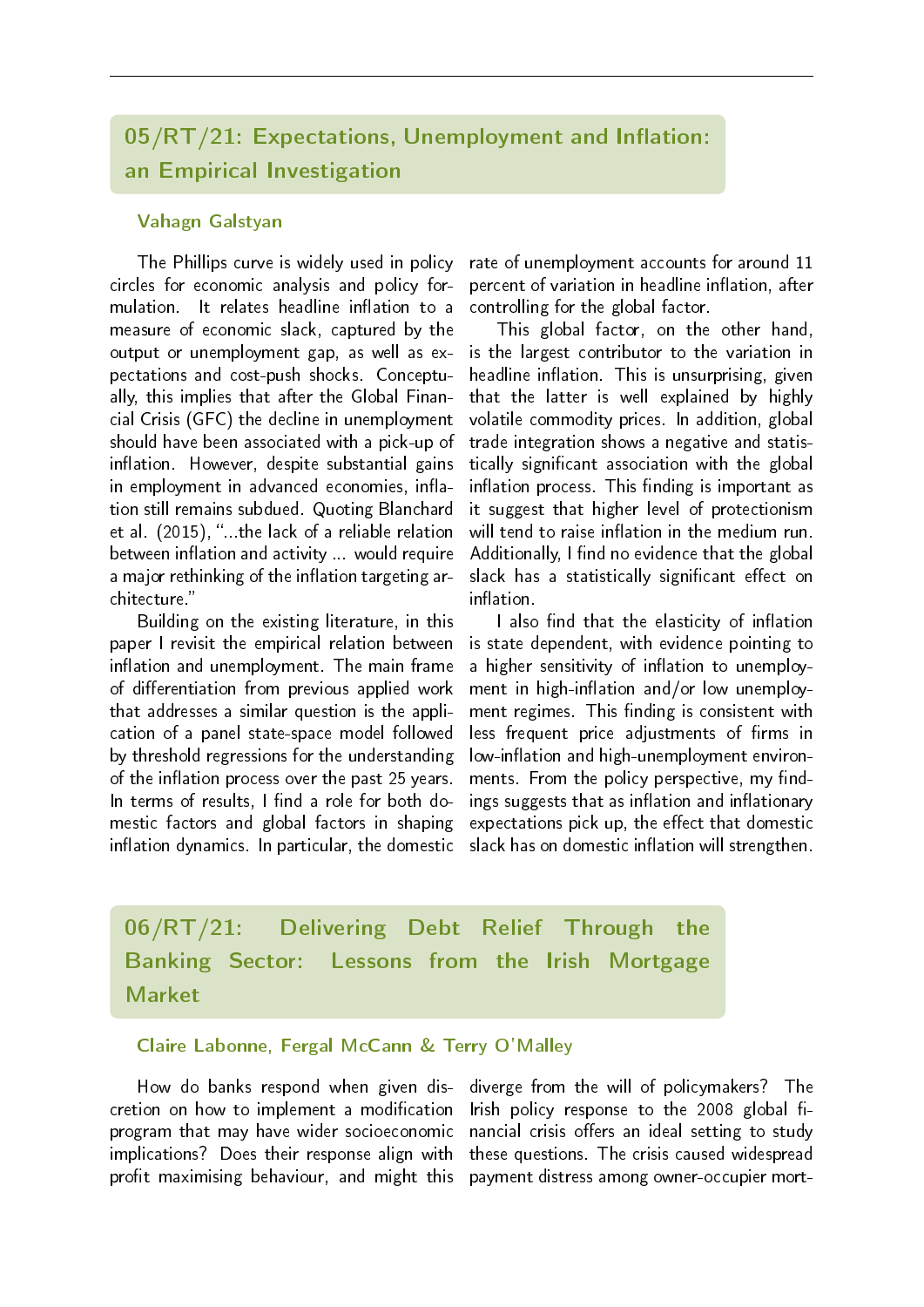gages, with close to one-fifth of mortgages being in arrears at the peak. The sociopolitical environment around the time of the crisis and subsequent bailout of banks meant that the overarching policy response to the crisis favoured the retention of homeownership, with home repossession only to be pursued as a last resort. After a number of years of shortterm, often unsuccessful forbearance practices in the face of deep insolvency for many borrowers, the Central Bank of Ireland set expectations for private banks (some of which were fully or partly owned by the government through recapitalization packages) to implement long-term, sustainable, mortgage modi fications in 2013.

While expected to rapidly modify large shares of their distressed mortgages, Irish banks were given full discretion on how this was achieved: there were no specific targets for outcomes such as borrowers' debt service ratios, or the precise modification type that had to be offered. Rather, the Central Bank of Ireland's Mortgage Arrears Resolution Targets (MART) program required that banks could verify that the modification was sustainable, given the borrower's circumstances. Importantly, from the perspective of the literature on mortgage modifications following the United States mortgage crisis Irish banks were armed with close-to-perfect information with which to assess distressed borrowers' financial health, through the requirement that all borrowers complete a Standard Financial Statement as part of the renegotiation process.

Using this unique household balance sheet data collected at the point of debt renegotiation between 2012 and 2016, combined with supervisory loan level data, we study three topics: (1) which borrowers are issued modifications? (extensive margin); (2) which borrowers receive deeper cuts to repayment during the modification process (intensive margin) (3) what are the predictors of re-default? On the extensive margin, we estimate the probability of receiving modifications among those engaging with the renegotiation process between 2012 and 2016 in the Republic of Ireland.

We show that borrowers with weaker repayment capacity are more likely to receive short-term modifications. However, where longer-term, sustainable arrangements are concerned, the relationship is not linear: those with the weakest repayment capacity are less likely to receive a modification than those with a moderate level of repayment capacity. Those with higher loan to value ratios (LTV), implying weaker housing equity positions, are also shown to be less likely to receive modifications. Our extensive margin findings suggest that banks do not necessarily allocate modifications as a function of financial need, and that gaps may emerge where, in line with prudent credit risk management, those in the most challenged financial position are not the most likely to be modified. From a wider government policy perspective, this highlights that policy implemented through the banking system may need to be complemented with social policies that arrive at solutions for those in most need.

On the intensive margin, we show that those with the weakest repayment capacity received deeper cuts in their payment obligations. This holds across modification types, but is shown to be strongest for long-term modifications, and stronger after the Central Bank implemented the MART program in 2013. Contrary to the ambiguous nature of the findings on the extensive margin, these findings suggest that banks do indeed target deeper payment relief to those that need it most.

Finally, we turn to the probability of redefault in the months after a modification has been issued. We show that, as is the case in the literature on mortgage default more generally, both liquidity and housing equity factors matter. Households with lower payment-toincome ratios, and lower loan-to- value ratios after the modification has been issued have a lower probability of re-default. These effects are also shown to interact, with weaker liquidity being more damaging when equity is also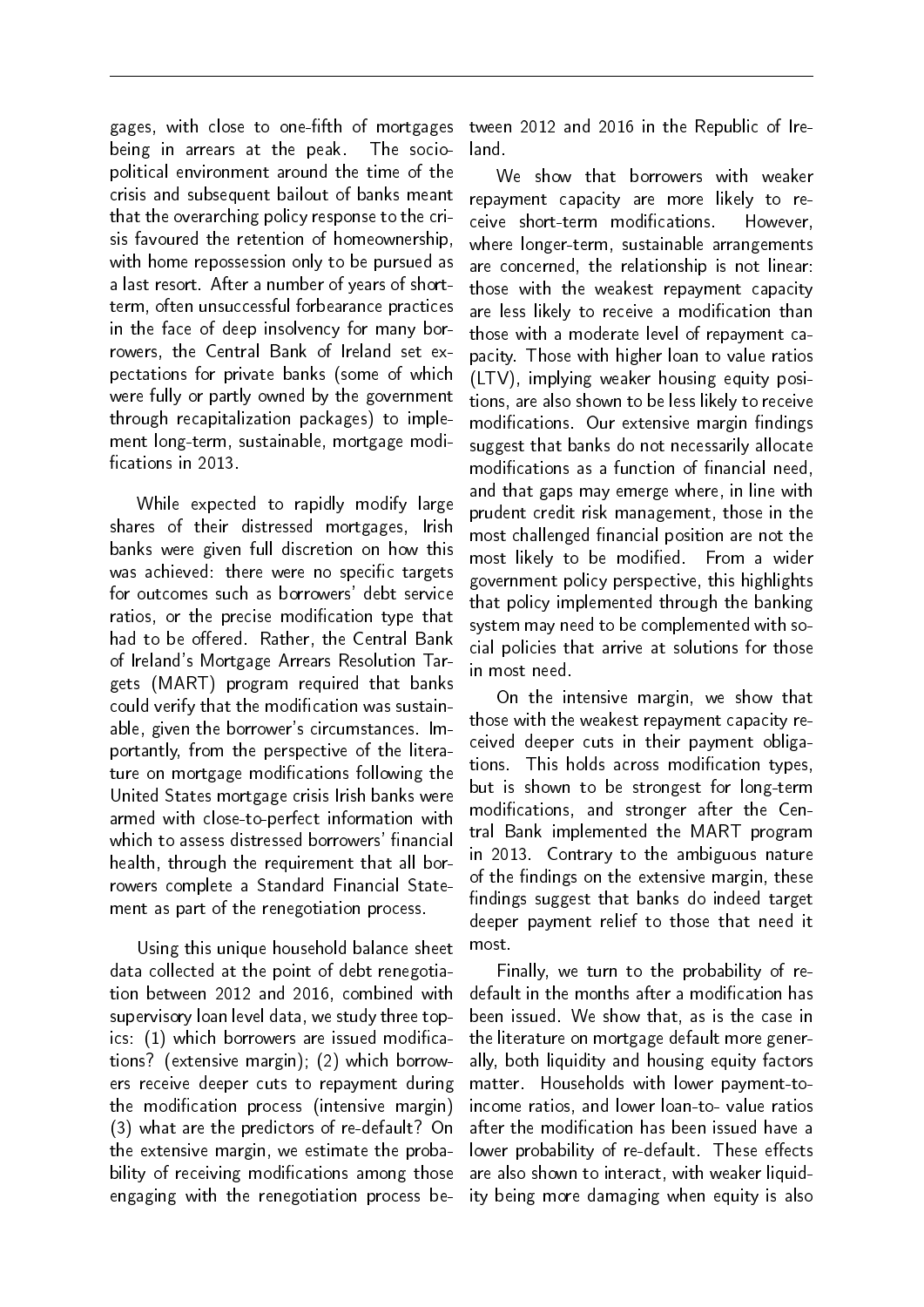weaker, in a classic "double trigger" mechanism.

We contribute to debates around the frictions inherent in policy programs implemented through the banking sector. There are major advantages to such an approach, given the benefits that come from the existing expertise, information, and relationship networks possessed by banks. However, a useful starting point for assessing such program implementation issues is that private entities are unlikely to, and cannot be expected to, have the same set of goals as a social policy maker. With this in mind, ancillary programs or links to other elements of the social safety net may be important in achieving wider social welfare goals, for example in cases where borrowers with the weakest repayment capacity are not selected by lenders for modification.

07/RT/21: Financial Market Turbulence and Macro-Financial Developments in Ireland: A Mixed Data Sampling (MIDAS) Approach

#### Fabio Parla

Since the 2007-08 Global Financial Crisis, there has been an increasing interest in understanding the transmission of financial market stress to the macroeconomy. The recent COVID-19 outbreak and the rapid changes in the global macroeconomic outlook have given rise to a renewed awareness of how a realtime monitoring of financial markets developments can be crucial in the analysis of macro financial linkages (see e.g. Duprey, 2020).

This paper analyses the high-frequency propagation of financial market disturbances to a set of macroeconomic and banking aggregates in Ireland, over the last two decades. We propose a new weekly indicator, the Irish Composite Stress Indicator (ICSI), to measure financial market stress in Ireland. The ICSI incorporates information from money, sovereign bonds, equity, banking, and foreign exchange markets by using the timevarying correlationbased methodology proposed by Holló et al. (2012). After comparing the ICSI with existing alternative indicators of financial market distress computed by the European Central Bank (ECB) for Ireland, we study the effects of high-frequency financial market shocks on the macroeconomic and banking variables. Given that these variables are available only at a lower-frequency (i.e. monthly), the empirical analysis is carried out by relying on a mixed data sampling (MIDAS) approach.

In terms of results, we find that an exogenous increase in the ICSI leads to a decline in economic activity (as proxied by the level of unemployment) and consumer prices. Furthermore, following a shock to financial market conditions, the empirical findings reveal a reduction in both loans to the non-financial private sector and the related interest rate. Moreover, the responses of the low-frequency macroeconomic and banking variables depend on the timing of the shocks within the month (larger in the first weeks than at the end of the month). Finally, we find that in the case of mixed frequency analysis, the responses of the macroeconomy and loan activity are smaller (with less uncertainty around the estimates) than those obtained by aggregating the variables (including the ICSI) to the common lowsampling frequency.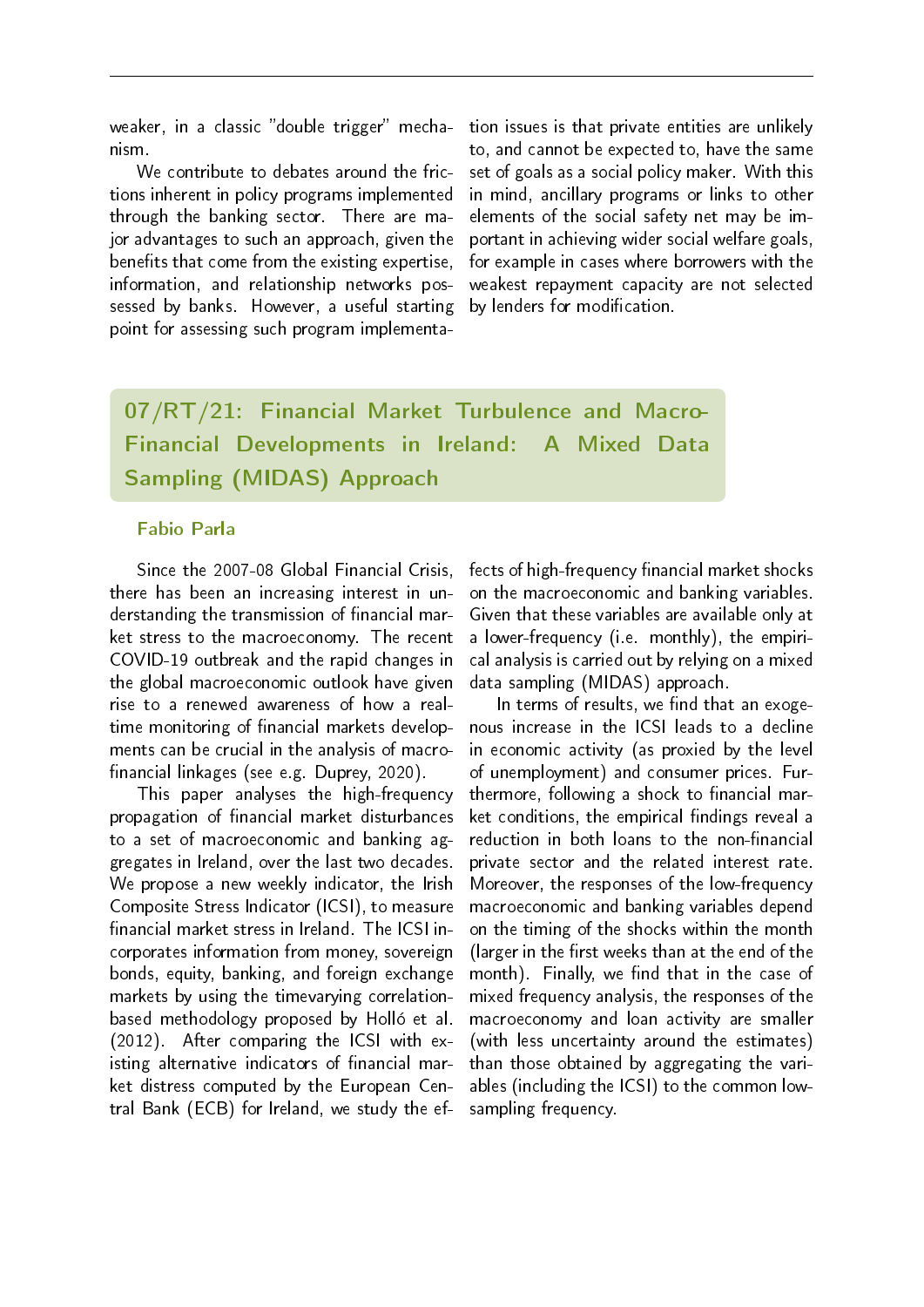## 08/RT/21: Do Households with Debt Cut Back Their Consumption More in Response to Shocks?

#### Apostolos Fasianos & Reamonn Lydon

In most countries, personal consumption is the largest component of domestic demand, also accounting for a large share of employment. To understand economic fluctionations, it is therefore important to understand the sensitivity of households' spending decisions to changes in their financial circumstances. This paper answers this question by tracking the behaviour of individual households' spending in the UK between 1994 and 2017, analysing how their spending changes when incomes and wealth rise or fall.

We use UK data because it allows us to track the same household from one year to the next, whilst also providing key information about the chararacteristics of the household, including pre-existing levels of debt, or whether a member of the household has lost their job during the year. We focus on the largest component of household spending, namely spending on non-durable items. This includes spending on food and drink, clothing and footwear, non-durable household items, health, recreation and holidays, financial services, and transport and communication services.

For the average household, spending on non-durables is not very sensitive to changes in income. We get estimates of the `income elasticity' in the range of 5 to 10%. This means that 10% change in income changes spending by 0.5 to 1%. These estimates, whilst small, are in line with what other research has found using micro data. However, our analysis differs from the existing research in two important ways. First, we show that the

scale of the spending response differs depending on whether the the income shock is positive or negative. Specifically, for some households, the largest spending adjustment occurs for large income declines, in excess of around 15%. In the data, income falls in this range are not unusual, especially when a household experiences job loss.

Second, we show that, in terms of spending changes, indebted households are significantly more sensitive to falls in their income, but are no different to other households when incomes increase. The largest effects are for households with heavier mortgage debt-service burdens. That is, households who already devote a large share of their income to repaying debt, before they experience a negative income shock. We interpret this as a liquidity or affordability shock. Similar effects are observed for the debt-to-income ratio, which is strongly postively correlated with the debtservice burden. Our results have a number of policy implications. One is that expansionary (or contractionary) monetary policy or counter-cyclical fiscal policy can have larger effects in terms of stabilising output, employment and demand during a downturn than during an upturn. Furthermore, the impact of these policies can depend on the level of household indebtedness in the economy. The results also point to a clear macro-financial link between high levels of indebtedness and consumer spending, something which should be of interest to macro-prudential policy makers that aim to promote household resilience.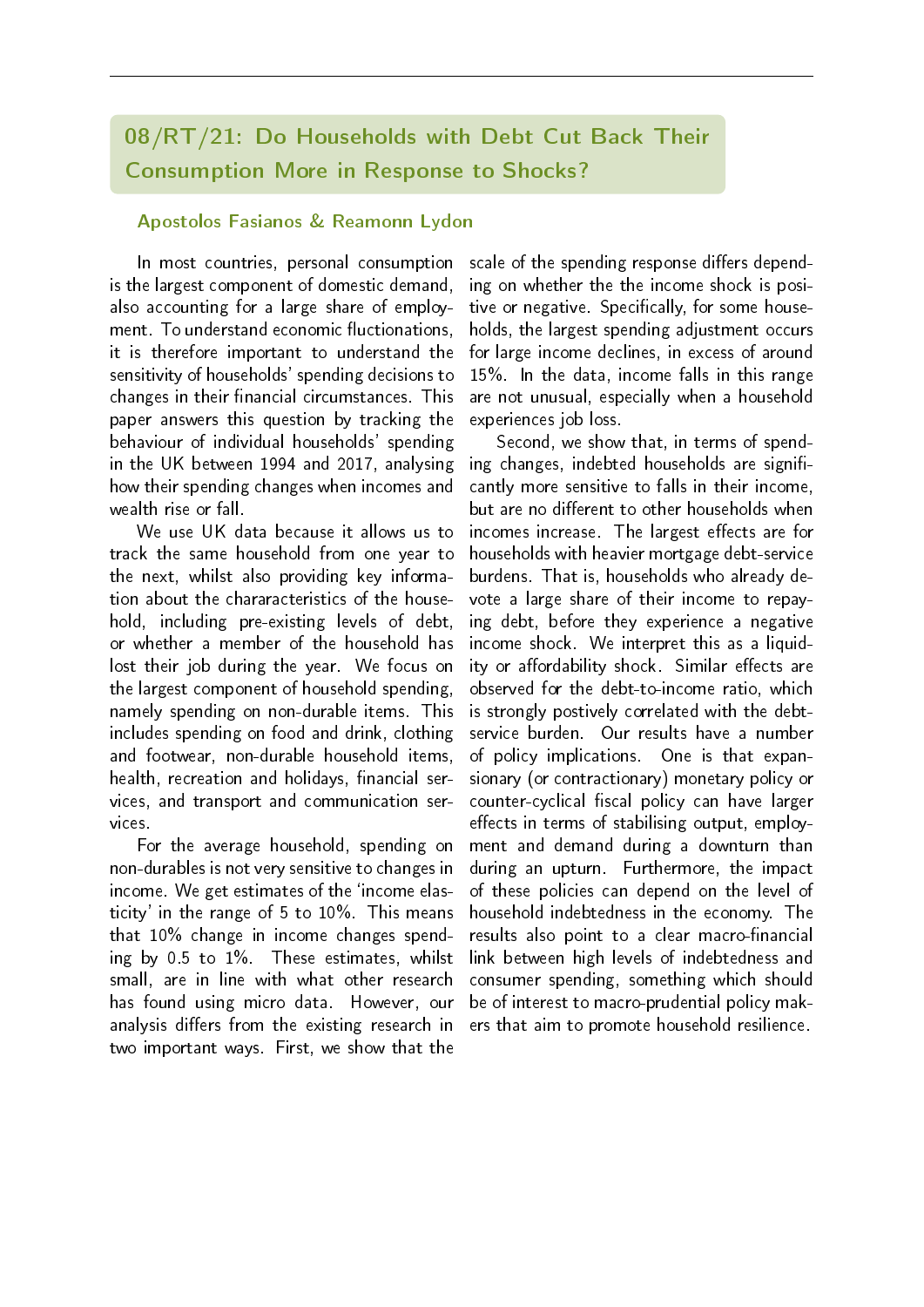### 09/RT/21: SME Viability in the Covid-19 Recovery

#### Fergal McCann, Niall McGeever & Fang Yao

We study how Irish Small and Medium Enterprises (SMEs) might recover from the Covid-19 pandemic under a range of economic scenarios. We use survey data to study the profitability, liquidity and indebtedness of these firms prior to and during the first six months of the pandemic and then estimate how they will recover using macroeconomic forecasts.

Defining financial distress as an inability to meet operational losses through cash holdings, or a lack of liquidity to service interest payments on debt, we estimate that 12 per cent of SMEs were financially distressed in late 2020. Half of these firms were distressed prior to the pandemic. We show that the distress rate would have hit 30 per cent in the absence of government supports and if firms had to rely only on their pre-existing cash assets to cope with losses. This shows the importance of government supports and various forms of forbearance in softening the blow of the pandemic for affected firms.

Throughout all of our analysis, we rely on the assumption that, after government financial support is removed during 2022, all losses are financed through borrowing from external sources (banks, non-banks, directors' funds, and other sources). In extensions of the work, we highlight the relative increase in financial distress that results in cases where the supply of such liquidity financing is not sufficient for all firms. We find that distress rates are expected to fall signicantly out to 2024, in line with a substantial turnover recovery currently underway in Ireland. A cohort of 5 to 6 per cent of firms were distressed prior to the pandemic and remain distressed throughout our scenario window. These firms are mainly expected to remain loss-making by 2024. The accumulation of additional borrowing to finance losses after 2022 ultimately causes solvency distress for these firms in the latter years of our scenario.

The impact of government support tapering alone is expected to be modest due to the strength of the underlying recovery. We show that the pace of turnover recovery is such that most firms are expected to roll off government support programmes naturally. The more concerning risk for firms is that their business model is no longer capable of generating the same level of turnover as it was prior to the pandemic. We study this issue by considering a scenario where firms in the retail and hospitality sectors only recover to 75 per cent of their pre-pandemic turnover. Firms in this scenario would be able to continue trading once their creditors allow them to refinance, but sustained loss-making over time would result in over-indebtedness and solvency-based financial distress. We show that, in overall terms, the effects are relatively muted, with the economy-wide financial distress rate rising by  $1-2$  percentage points in this "new normal" scenario.

We lastly show that adequate availability of liquidity finance remains a key priority for facilitating SME recovery. Our baseline model assumes that annual losses that are not covered by available government support can be converted into debt balances through borrowing from external finance providers. A retrenchment in risk appetite from credit institutions would have the potential to generate future significant financial distress. Relative to a financial distress rate of 7 per cent in 2024 under the assumption that losses can continually be financed by borrowing, this rate would rise to 13 per cent in the event that only 60 per cent of losses could be plugged through external liquidity financing, highlighting the importance of the financial system and policy interventions in smoothing the transition towards a viable trading future for many SMEs that continue to be vulnerable during the recovery from the pandemic.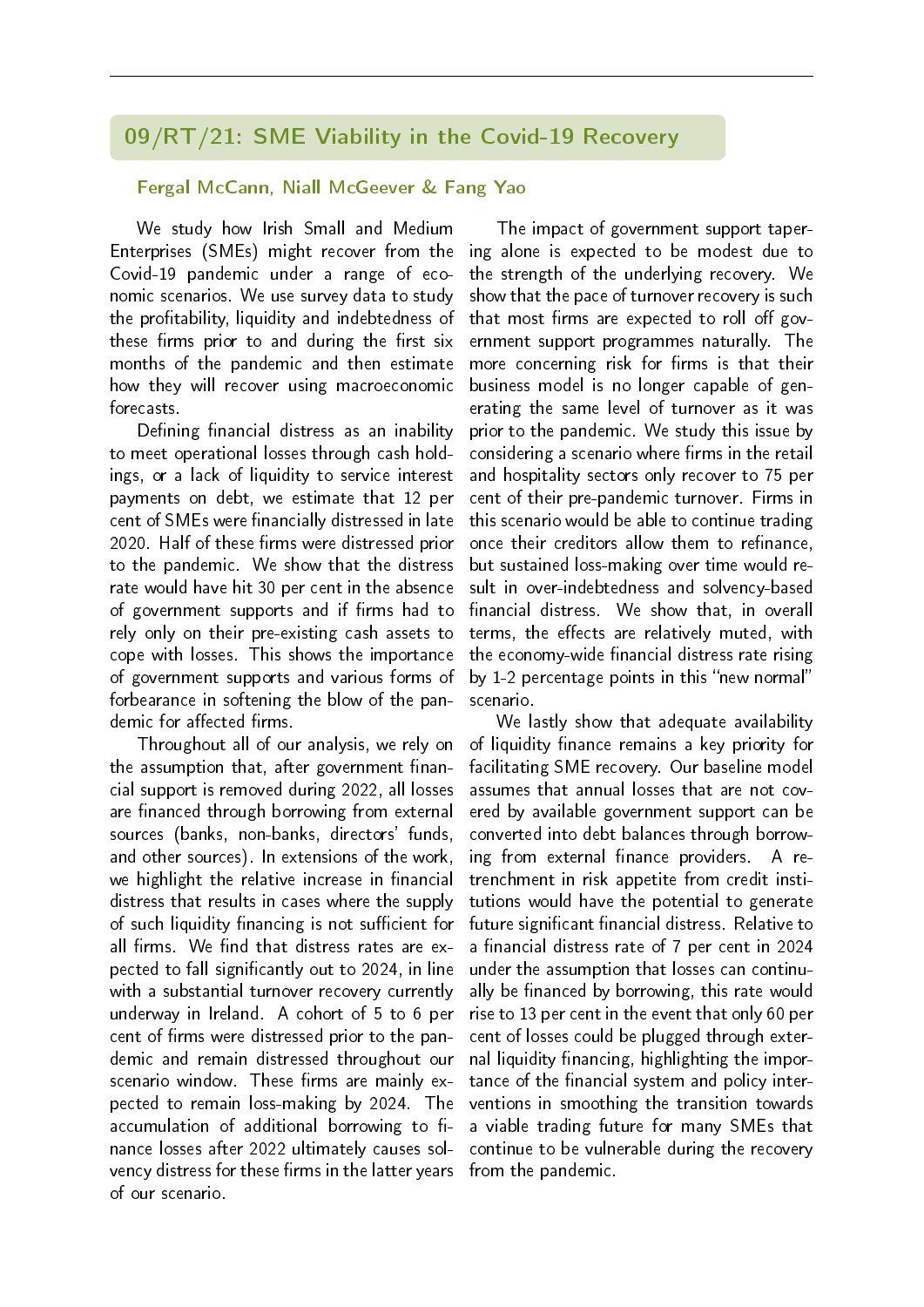# Economic Letters

- 1. [Is Ireland Really the Most Prosperous Country in Europe?](https://www.centralbank.ie/docs/default-source/publications/economic-letters/vol-2021-no-1-is-ireland-really-the-most-prosperous-country-in-europe.pdf?sfvrsn=25) Patrick Honohan
- 2. [Covid-19: The Impact of COVID-19 on the Incomes and Debt Sustainability of Irish](https://www.centralbank.ie/docs/default-source/publications/economic-letters/the-impact-of-covid-19-on-the-incomes-and-debt-sustainability-of-irish-households.pdf?sfvrsn=6) [Households](https://www.centralbank.ie/docs/default-source/publications/economic-letters/the-impact-of-covid-19-on-the-incomes-and-debt-sustainability-of-irish-households.pdf?sfvrsn=6) Brian Cahill & Reamonn Lydon
- 3. [Covid-19 and the Public Finances in Ireland](https://www.centralbank.ie/docs/default-source/publications/economic-letters/vol-2021-no-3-covid-19-and-the-public-finances-in-ireland-(conefrey-hickey-and-mcinerney).pdf?sfvrsn=11) Thomas Conefrey, Rónán Hickey & Niall McInerney
- 4. [Saving During the Pandemic: Waiting Out the Storm?](https://www.centralbank.ie/docs/default-source/publications/economic-letters/vol-2021-no-4-saving-during-the-pandemic-waiting-out-the-storm-reamonn-lydon-and-tara-mcindoe-calder.pdf?sfvrsn=7) Reamonn Lydon & Tara McIndoe-Calder
- 5. [Credit Conditions for Irish Households and SMEs](https://www.centralbank.ie/docs/default-source/publications/economic-letters/credit-conditions-irish-households-and-smes-vol-2021-no-5.pdf?sfvrsn=7) Jane Kelly, Rory McElligott, Conor Parle & Martina Sherman
- 6. [An Analysis of Medium-Term Risks to the Public Finances](https://www.centralbank.ie/docs/default-source/publications/economic-letters/vol-2021-no-6-analysis-of-medium-term-risks-to-the-public-finances.pdf?sfvrsn=9) Thomas Conefrey, Rónán Hickey & Graeme Walsh
- <span id="page-15-0"></span>7 An Overview of Inflation Developments Davidn Byrne & Zivile Zekaite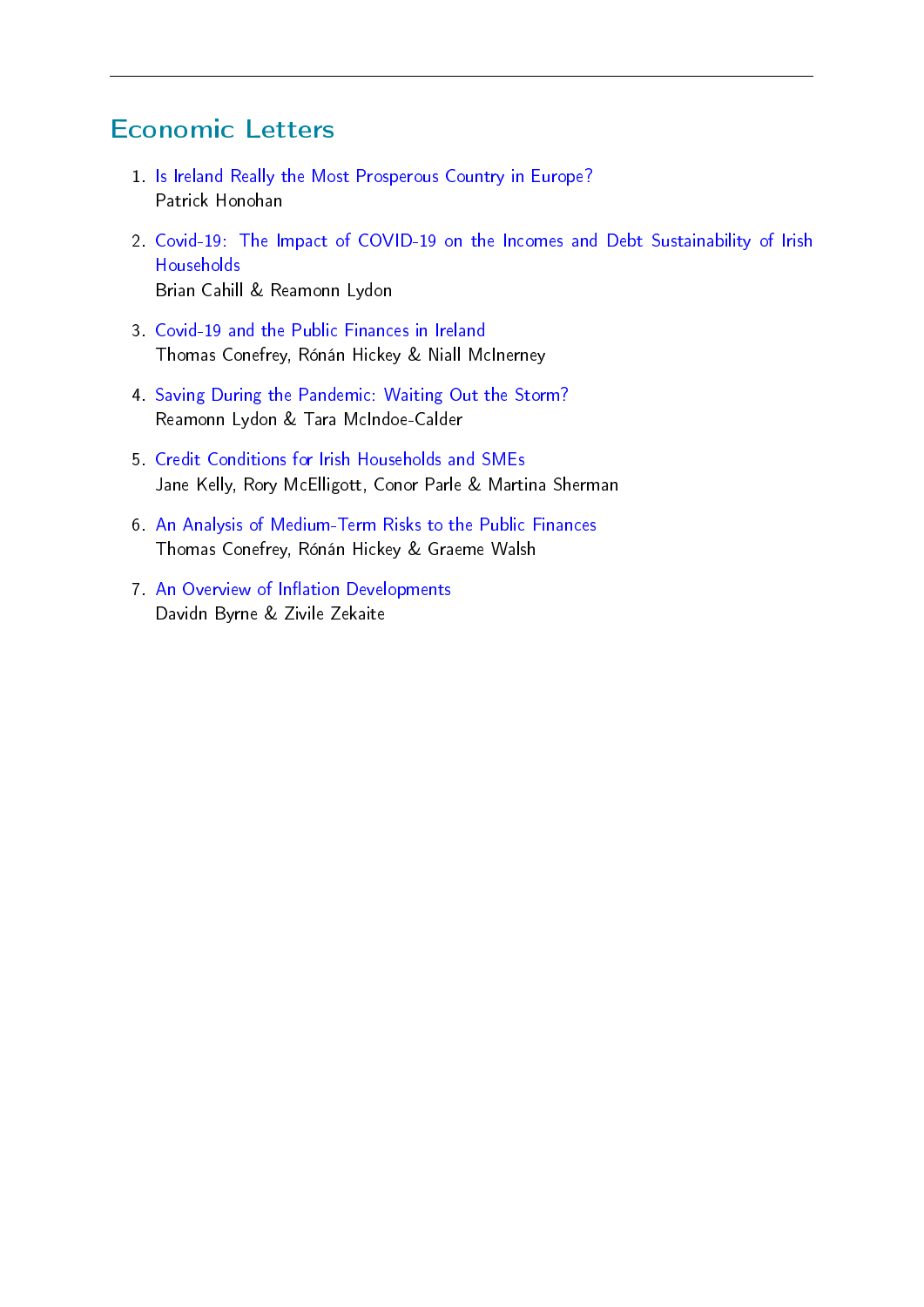## Financial Stability Notes

- 1. [Property Funds and the Irish Commercial Real Estate Market](https://www.centralbank.ie/docs/default-source/publications/financial-stability-notes/property-funds-and-the-irish-commerical-real-estate-market.pdf?sfvrsn=11) Pierce Daly, Kitty Moloney & Samantha Myers
- 2. [Growth at Risk & Financial Stability](https://www.centralbank.ie/docs/default-source/publications/financial-stability-notes/no-2-growth-at-risk-and-financial-stability-(o) Martin O'Brien & Michael Wosser
- 3. [Bank and Non-Bank Financial Institutions' Cross-Border Linkages: New Evidence from](https://www.centralbank.ie/docs/default-source/publications/financial-stability-notes/no-3-bank-and-non-bank-financial-institutions.pdf?sfvrsn=7) [International Banking Data](https://www.centralbank.ie/docs/default-source/publications/financial-stability-notes/no-3-bank-and-non-bank-financial-institutions.pdf?sfvrsn=7) Lorenz Emter, Neill Killeen,& Peter McQuade
- 4. [COVID-19 and the Commercial Real Estate Market in Ireland](https://www.centralbank.ie/docs/default-source/publications/financial-stability-notes/covid-19-and-the-commercial-real-estate-market-in-ireland.pdf?sfvrsn=8) Gerard Kennedy, Neill Killeen, Alexandros Skouralis, Sofia Velasco & Michael Wosser
- 5. [An Lonn Dubh: Disentangling Market Liquidity Risk for Irish Investment Funds](https://www.centralbank.ie/docs/default-source/publications/financial-stability-notes/no-5-an-lonn-dubh-disentangling-market-liquidity-risk-irish-investment.pdf?sfvrsn=4) Pawel Fiedor & Stamatoula Fragkou
- 6. [The Economics of Mortgage Debt Relief During a Pandemic](https://www.centralbank.ie/docs/default-source/publications/financial-stability-notes/the-economics-of-mortgage-debt-relief-during-a-pandemic.pdf?sfvrsn=12) Edward Gaffney, Fergal McCann & Johannes Stroebel
- 7. [Irish Mortgage Payment Breaks Extensions and Expirations](https://www.centralbank.ie/docs/default-source/publications/financial-stability-notes/irish-mortgage-payment-breaks-extensions-and-expirations.pdf?sfvrsn=8) Jane Kelly, Paul Lyons, Eoghan O'Brien & Jonathan Rice
- 8. [Long-Term Mortgage Arrears: Analytical Evidence for Policy Considerations](https://www.centralbank.ie/docs/default-source/publications/financial-stability-notes/long-term-mortgage-arrears-analytical-evidence-for-policy-considerations.pdf?sfvrsn=4) Jane Kelly, Paul Lyons, Fergal McCann, & Eoghan O'Brien
- 9. [Mortgage Lending in Ireland During the 2010s](https://www.centralbank.ie/docs/default-source/publications/financial-stability-notes/no-9-mortgage-lending-in-ireland-during-the-2010s-(gaffney-and-kinghan).pdf?sfvrsn=13) Edward Gaffney and Christina Kinghan
- 10. [The Cost of Housing and Indebtedness Across European and OECD Households](https://www.centralbank.ie/docs/default-source/publications/financial-stability-notes/no-10-the-cost-of-housing-and-indebtedness.pdf?sfvrsn=11) Jane Kelly, Gerard Kennedy & Derek Lambert
- 11. [The Macroeconomic Channels of Macroprudential Mortgage Policies](https://www.centralbank.ie/docs/default-source/publications/financial-stability-notes/no.11-the-macroeconomic-channels-of-macroprudential-mortgage-policies-(aikman-kelly-mccann-and-yao).pdf?sfvrsn=4) David Aikman, Robert Kelly, Fergal McCann, & Fang Yao
- <span id="page-16-0"></span>12. [A Financial Stability Perspective on the First Home Shared Equity Scheme](https://www.centralbank.ie/docs/default-source/publications/financial-stability-notes/a-financial-stability-perspective-on-the-first-home-shared-equity-scheme.pdf?sfvrsn=6) Orla De Búrca, Robert Kelly & Eoin O'Brien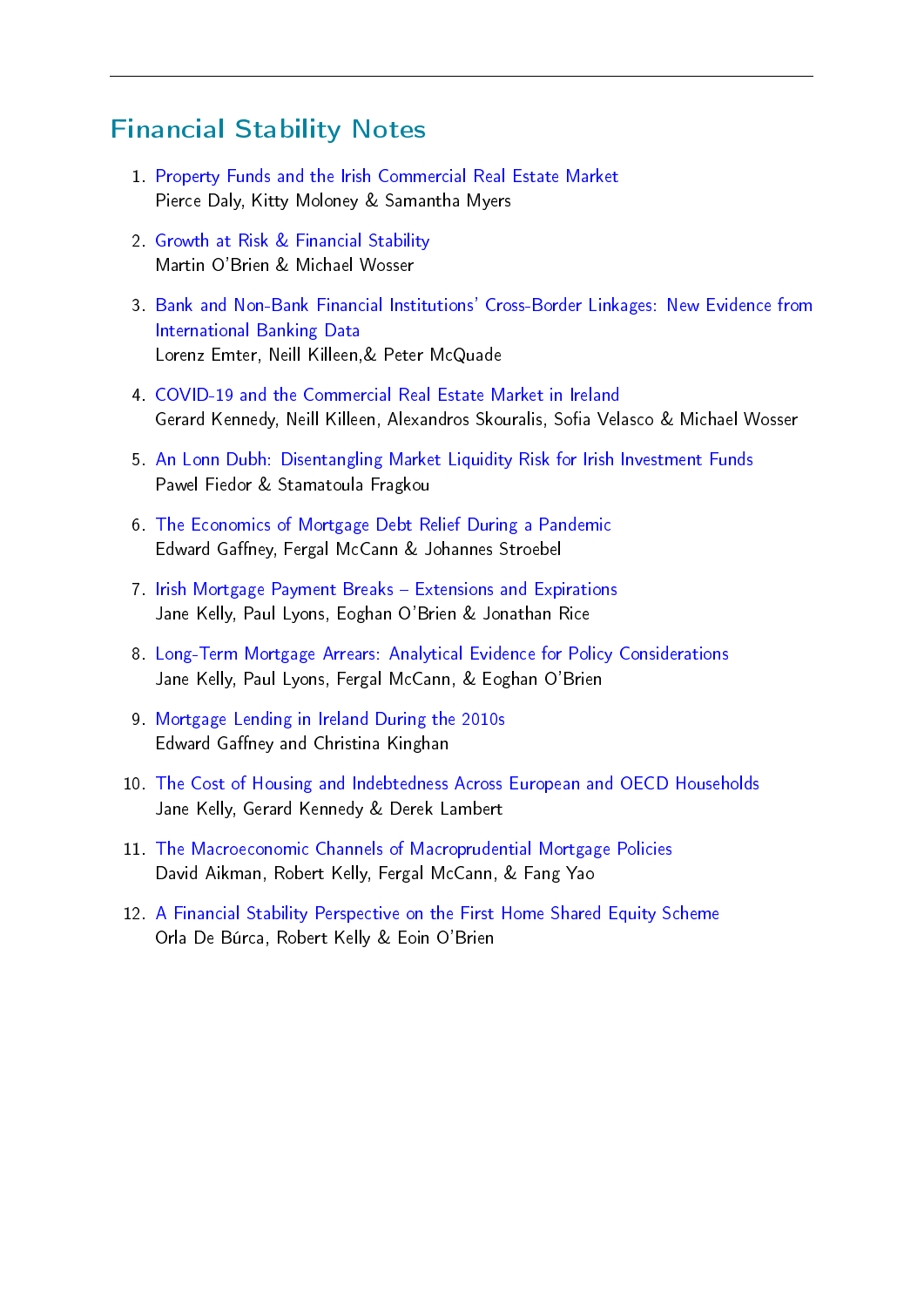## Behind the Data

- 1. [Occupational Pension Funds in Ireland: What do we know?](https://www.centralbank.ie/statistics/statistical-publications/behind-the-data/occupational-pension-funds-in-ireland-what-do-we-know) Kenneth Devine, David Mulleady & Ciarán Nevin
- 2. [Shining a Light on Sectoral Spending Behaviours Through the Most Recent Phases of](https://www.centralbank.ie/statistics/statistical-publications/behind-the-data/shining-a-light-on-sectoral-spending-behaviours-through-the-most-recent-phases-of-the-pandemic) [the Pandemic](https://www.centralbank.ie/statistics/statistical-publications/behind-the-data/shining-a-light-on-sectoral-spending-behaviours-through-the-most-recent-phases-of-the-pandemic) Andrew Hopkins & Martina Sherman
- 3. [The Role of Non-Bank Lenders in Financing Irish SMEs](https://www.centralbank.ie/statistics/statistical-publications/behind-the-data/the-role-of-non-bank-lenders-in-financing-irish-smes) Tiernan Heffernan, Barra McCarthy, Rory McElligott & Conall Scollard
- 4. [Green Bonds: A Snapshot of Global Issuance and Irish Securities Holdings](https://www.centralbank.ie/statistics/statistical-publications/behind-the-data/green-bonds-a-snapshot-of-global-issuance-and-irish-securities-holdings) Siobhán O'Connell
- 5. [Who Uses Allowances Under the Mortgage Measures Framework and Has This Changed](https://www.centralbank.ie/statistics/statistical-publications/behind-the-data/allowances-under-the-mortgage-measures-framework) [During the COVID-19 crisis?](https://www.centralbank.ie/statistics/statistical-publications/behind-the-data/allowances-under-the-mortgage-measures-framework) Jane Kelly, Christina Kinghan & Derek Lambert
- 6. [Mortgage Borrowers Facing End of Term Repayment Shortfalls](https://www.centralbank.ie/statistics/statistical-publications/behind-the-data/mortgage-borrowers-facing-end-of-term-repayment-shortfalls) David Duignan & Allan Kearns
- <span id="page-17-0"></span>7. [Forbearance During the COVID-19 Crisis in 2021: Who has Needed Lenders' Support?](https://www.centralbank.ie/statistics/statistical-publications/behind-the-data/forbearance-during-the-covid-19-crisis-in-2021) Stephen Sweeney & Allan Kearns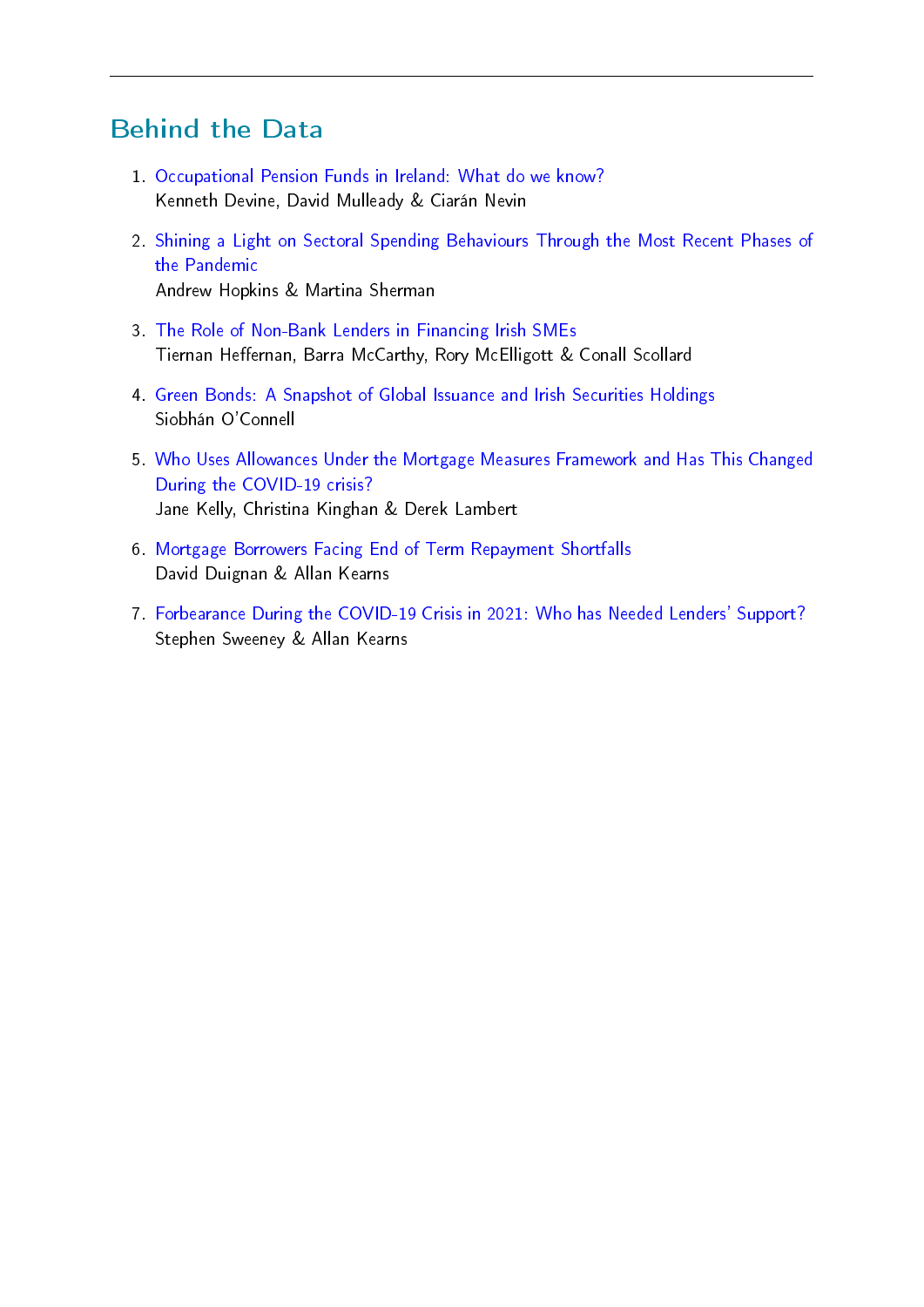# Visitor Seminar Series

<span id="page-18-0"></span>

| <b>Speaker</b>            | Institution                          | Title                                                                                                               |
|---------------------------|--------------------------------------|---------------------------------------------------------------------------------------------------------------------|
| Jan Willem van den<br>End | <b>DNB</b>                           | Evidence<br>Macroeconomic Reversal Rate:<br>from a Nonlinear IS-Curve                                               |
| Ivan Paya                 | Lancaster U                          | Macroprudential Policy Shocks in the Euro<br>Area                                                                   |
| Luke McGrath              | Western<br>Development<br>Commission | $\mathsf{A}$<br>Green<br>Macroeconomic<br>Accounting<br>Perspective on Ireland's Development                        |
| Anna Stansbury            | Harvard                              | The Declining Worker Power Hypothesis                                                                               |
| Stephan Zheng             | Salesforce<br>Research               | The Al Economist: Improving Equality and<br>Productivity with Al-Driven Tax Policies                                |
| Mariarosaria              | Central Bank                         | A Journey into the World of Effective                                                                               |
| Comunale                  | of Lithuania                         | <b>Exchange Rates</b>                                                                                               |
| Ellen Ryan                | ECB                                  | Incentives, Investment Funds and Financial                                                                          |
|                           |                                      | Stability                                                                                                           |
| Marco Cipriani            | NY Fed                               | Sophisticated and Unsophisticated Runs                                                                              |
| Carmelo Salleo            | ECB                                  | Climate<br>Analytics:<br><b>Risk</b><br>The<br>ECB                                                                  |
|                           |                                      | Framework                                                                                                           |
| Martin Schmitz            | ECB                                  | Shifts in the Portfolio Holdings of Euro Area                                                                       |
|                           |                                      | Investors in the Midst of COVID-19                                                                                  |
| Giovanni Ricco            | Warwick                              | The Global Transmission of U.S. Monetary                                                                            |
|                           |                                      | Policy                                                                                                              |
| Giovanna Bua              | ECB                                  | Transition Versus Physical Climate Risk<br>Pricing in Euroa Area Financial Markets: A<br><b>Text-Based Approach</b> |
| Alessia Paccagnini        | <b>UCD</b>                           | The Asymmetric Effects of Uncertainty<br>Shocks                                                                     |
| Tarek Hassan              | Boston U                             | The Global Impact of Brexit Uncertainty                                                                             |
| Federica Romei            | Oxford                               | Sovereign Default in a Monetary Union                                                                               |
| Michael McMahon           | Oxford                               | The Central Bank Crystal Ball: Temporal                                                                             |
|                           |                                      | Information<br>Policy<br>in<br>Monetary<br>Communication                                                            |
| Maximilian                | <b>LSE</b>                           | Money Talks: Information and Seignorage                                                                             |
| Guennewig                 |                                      |                                                                                                                     |
| Alexander<br>Tim          | Neuchatel                            | Recessions and the Stock Market                                                                                     |
| Kroencke                  |                                      |                                                                                                                     |
| John FitzGerald           | <b>TCD</b>                           | Household Behaviour and the Economy                                                                                 |
| Shivam Agarwal            | <b>UCD</b>                           | <b>Bank Culture and Enforcements</b>                                                                                |
| Martien Lamers            | Ghent U                              | Effects<br>Unexpected<br>of<br>Bank<br>Bailouts:                                                                    |
|                           |                                      | Depositors Need Not Apply and Need Not<br>Run                                                                       |
| Dan Greenwald             | MIT                                  | Do Credit Conditions Move House Prices?                                                                             |
| Elisabeth Kempf           | Chicago                              | Does Political Partisanship Cross Borders?                                                                          |
|                           | Booth                                | Evidence from International Capital Flows                                                                           |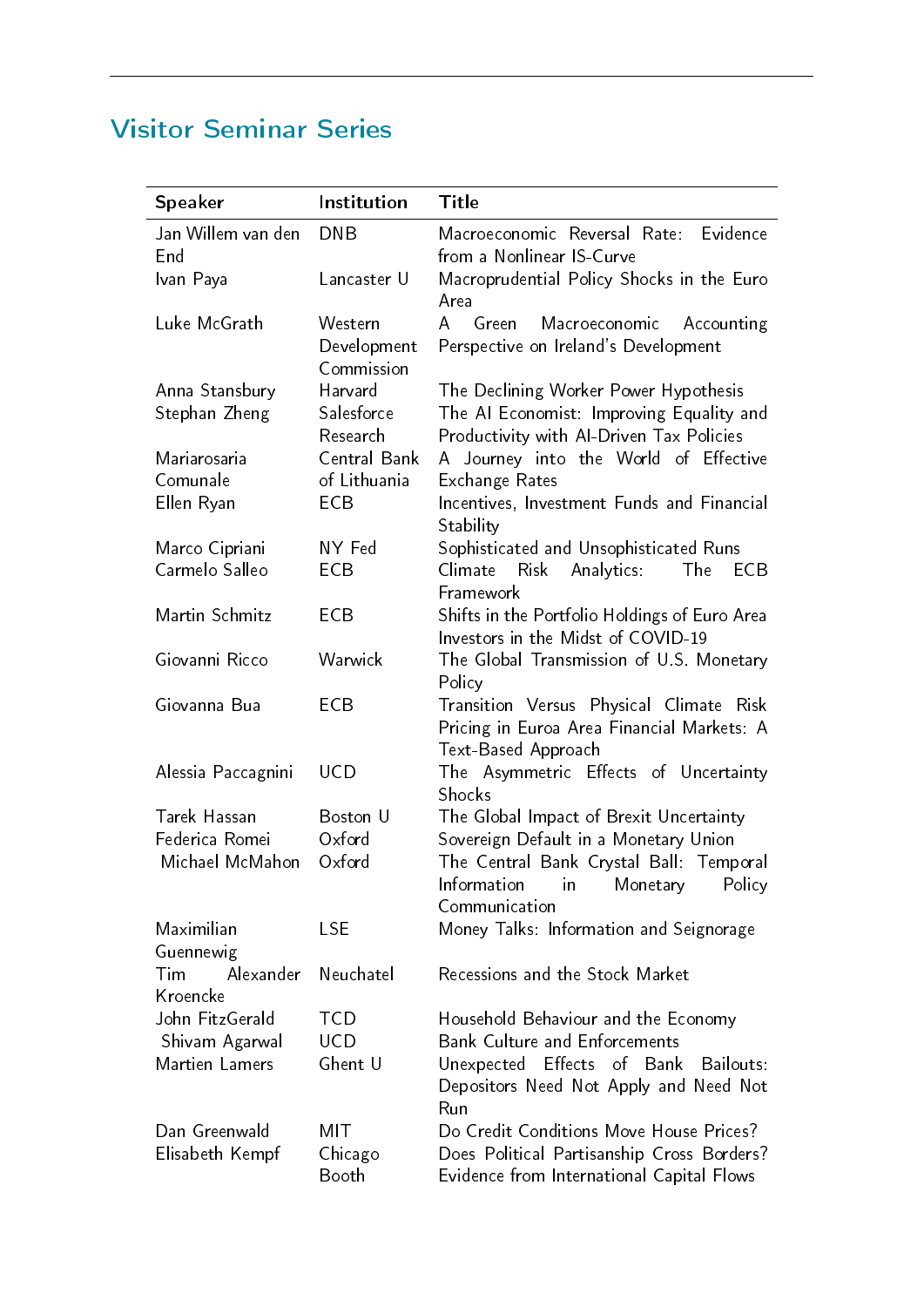| Cédric Tille     | Geneva<br>Graduate<br>Institute   | Interest Rates in Switzerland: 1852-2020 |
|------------------|-----------------------------------|------------------------------------------|
| Petros Katsoulis | Cass<br><b>Business</b><br>School | The Repo Market under Basel III          |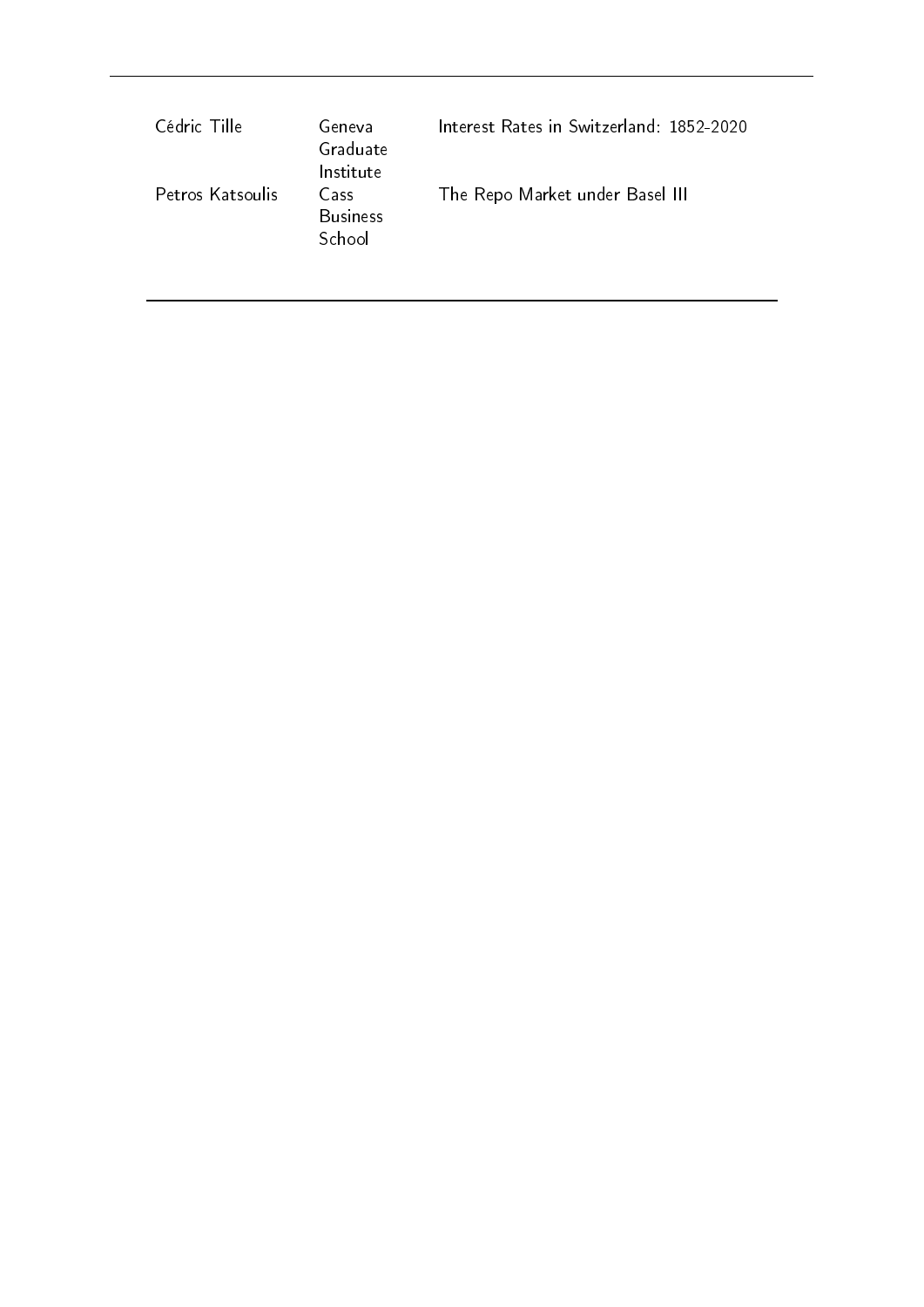## External Publications

#### Journal Articles

- <span id="page-20-0"></span>Altavilla, Carlo, Miguel Boucinha, Sarah Holton, and Steven Ongena, "Credit Supply and Demand in Unconventional Times," Journal of Money, Credit and Banking, 2021, 53 (8), 2071-2098.
- Barattieri, Alessandro, Laura Moretti, and Vincenzo Quadrini, "Banks Funding, Leverage, and Investment," Journal of Financial Economics,  $2021$ ,  $141$   $(1)$ ,  $148-171$ .
- Beetsma, Roel, Simone Cima, and Jacopo Cimadomo, "Fiscal Transfers without Moral Hazard?," International Journal of Central Banking, 2021, 17 (3), 95-153.
- Clancy, Daragh and Lorenzo Ricci, "Economic sentiments and international risk sharing," International Economics, 2022, 169, 208-229.
- Conefrey, Thomas, Niall McInerney, Gerard O'Reilly, and Graeme Walsh, "Easing the Pain? Estimating the Economic Impact of Domestic and Global Policy Responses to the COVID-19 Pandemic," Economic and Social Review, 2021, 52 $(2)$ , 261–191.
- Cronin, David, "Are Member States' Budgetary Policies Adhering to the EU Fiscal Rules?," Applied Economics Quarterly (Konjunkturpolitik), 2020, 66 (1), 47-64.
- $\mu$ , "How Do Broad Money and the Stock Market Interact in Times of Crisis and of Calm?," World Economics, 2021, 22 (3), 7-27.
- $\equiv$  and Kieran McQuinn, "Are Official Forecasts of Output Growth in the EU Still Biased?," Journal of Policy Modeling, 2021, 43 (2), 337-349.
- $\Box$  and  $\Box$ , "Consumption and Housing Net Worth: Cross-Country Evidence," Economics Letters, 2021, 209, 110-140.
- $-$  and  $-$  , "Fiscal Policy and Growth Forecasts in the EU: Are Official Forecasters Still Misestimating Fiscal Multipliers?," Review of World Economics (Weltwirtschaftliches Archiv), 2021, 54 (2), 453-462.
- $\equiv$  and  $\equiv$  , "House Prices and the Credit-Driven Household Demand Channel: The Case of the Irish Economy," Credit and Capital Markets - Kredit und Kapital, 2021, 54 (2), 199-221.
- $\equiv$  and  $\equiv$ , "The (Pro-) Cyclicality of Government Consumption in the EU and Official Expectations of Future Output Growth: New Evidence," International Economics and Economic Policy, 2021, 18 (2), 331-345.
- de Bondt, Gabe, Arne Gieseck, Pablo Herrero, and Zivile Zekaite, "Euro Area Income and Wealth Effects: Aggregation Issues," Oxford Bulletin of Economics and Statistics, 2021, 83  $(6)$ , 1454-1474.
- Fasianos, Apostolos and Reamonn Lydon, "Do Households with Debt Cut Back Their Consumption More? New Evidence from the United Kingdom," Bulletin of Economic Research, 2021, 2021 (4).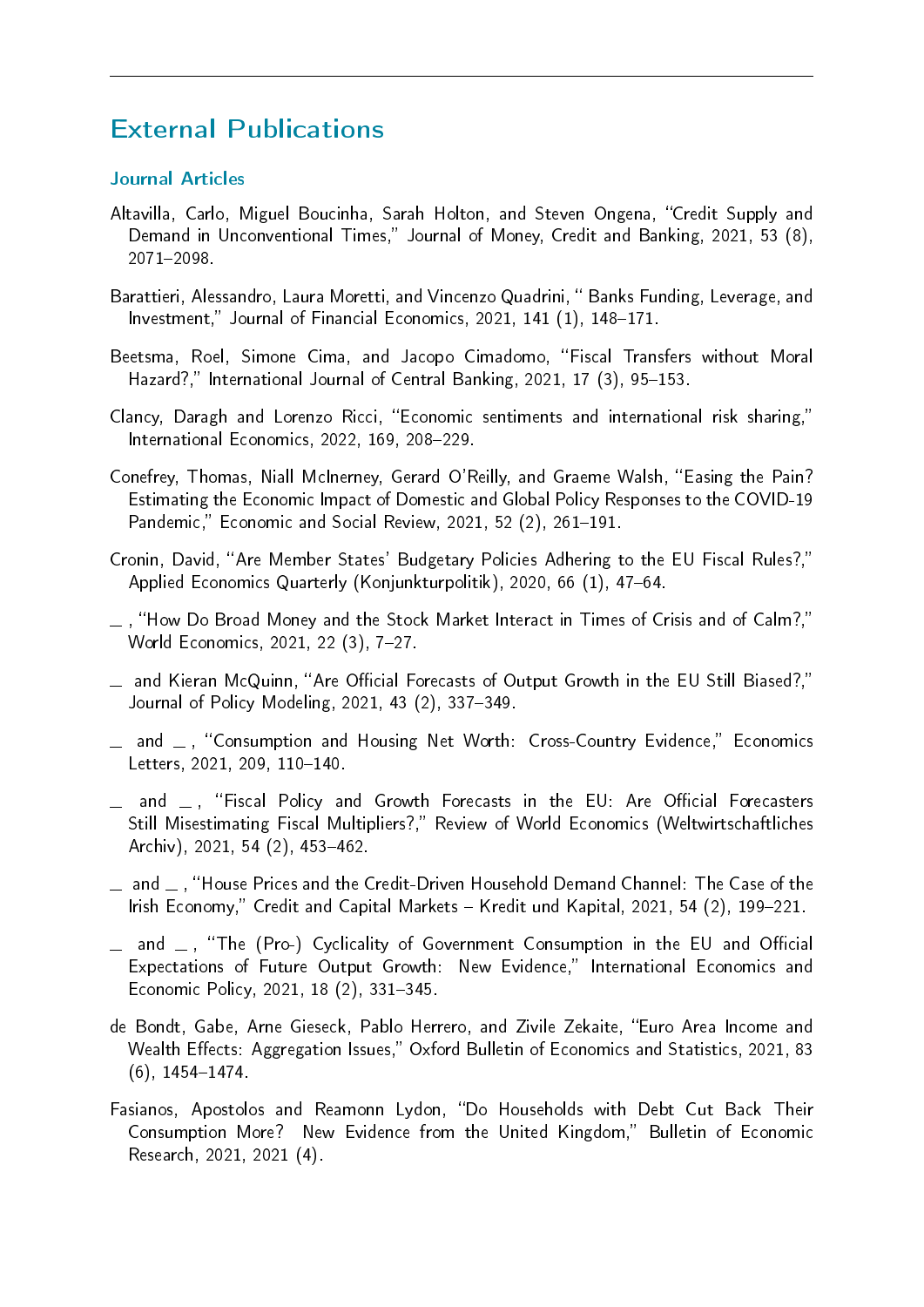- Fiedor, Pawel and Neill Killeen, "Securitisation special purpose entities, bank sponsors and derivatives," Journal of International Financial Markets, Institutions and Money, 2021, 75.
- Horan, David, Reamonn Lydon, and Tara McIndoe-Calder, "Household Wealth Inequality and Resilience: Evidence from the Household Finance and Consumption Survey," Economic & Social Review, 2021, 52 (1), 75-99.
- Kren, Janez, Martina Lawless, Fergal McCann, John McQuinn, and Conor O'Toole, "New Survey Evidence on COVID-19 and Irish SMEs: Measuring the Impact and Policy Response, Economic and Social Review,  $2021, 52$  (2),  $107-138$ .
- Lydon, Reamonn, "Measuring the Economic Impact of Covid-19 in Real Time," Journal of the Statistical and Social Inquiry Society of Ireland, 2021, 49 (1), 136–143.
- Roiste, Mairead, Apostolos Fasianos, Robert Kirkby, and Fang Yao, "Are Housing Wealth Effects Asymmetric in Booms and Busts?," The Journal of Real Estate Finance and Economics, 2021, 62 (4), 578-628.

#### Forthcoming

- Abad, Jorge, Marco D'Errico, Neill Killeen, Vera Luz, Tuomas Peltonen, Richard Portes, and Teresa Urbano, "Mapping Exposures of EU Banks to the Global Shadow Banking System," Journal of Banking and Finance.
- Acharya, Viral, Katharina Bergant, Matteo Crosignani, Tim Eisert, and Fergal J. McCann, The Anatomy of the Transmission of Macroprudential Policies, The Journal of Finance.
- Altavilla, Carlos, L Burlon, M Giannetti, and Sarah Holton, "Is There a Zero Lower Bound? The Effects of Negative Policy Rates on Banks and Firms," Journal of Financial Economics.
- Broner, Fernando, Daragh Clancy, Aitor Erce, and Alberto Martin, "Fiscal Multipliers and Foreign Holdings of Public Debt," The Review of Economic Studies.
- Byrne, David, Robert Kelly, and Conor O'Toole, "How Does Monetary Policy Pass-Through Affect Mortgage Default? Evidence from the Irish Mortgage Market," Journal of Money, Credit and Banking.
- Corbisiero, Giuseppe, "Bank Lending, Collateral, and Credit Traps in a Monetary Union," European Economic Review.
- Dungey, Mardi, Thomas Flavin, Thomas O'Connor, and Michael Wosser, "Industrial Firms and Systemic Risk," Journal of Corporate Finance.
- Lozej, Matija and Graeme Walsh, "Fiscal Policy Spillovers in a Monetary Union," Open Economy Review.